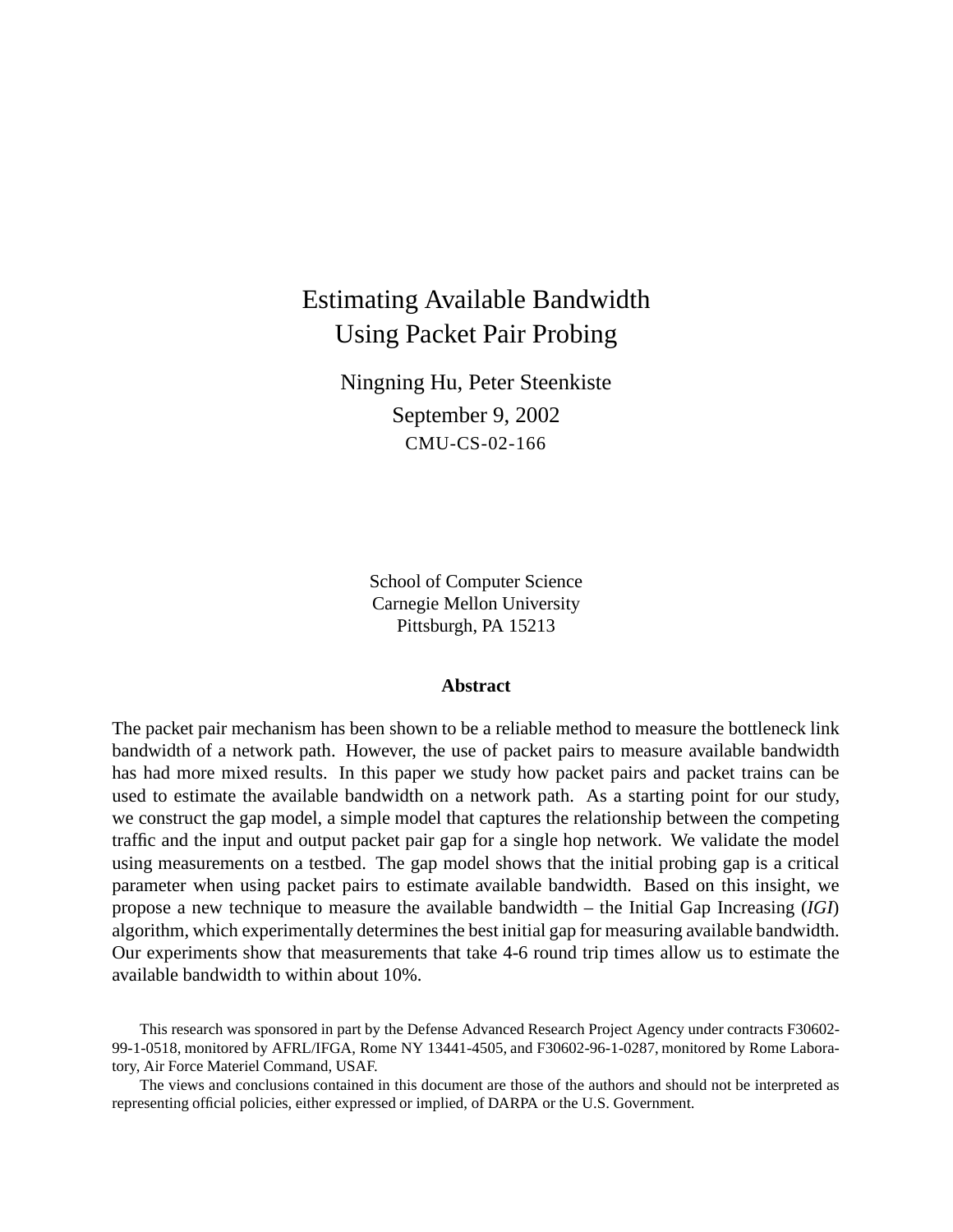**Keywords:** Network measurements, available bandwidth, packet pair, probing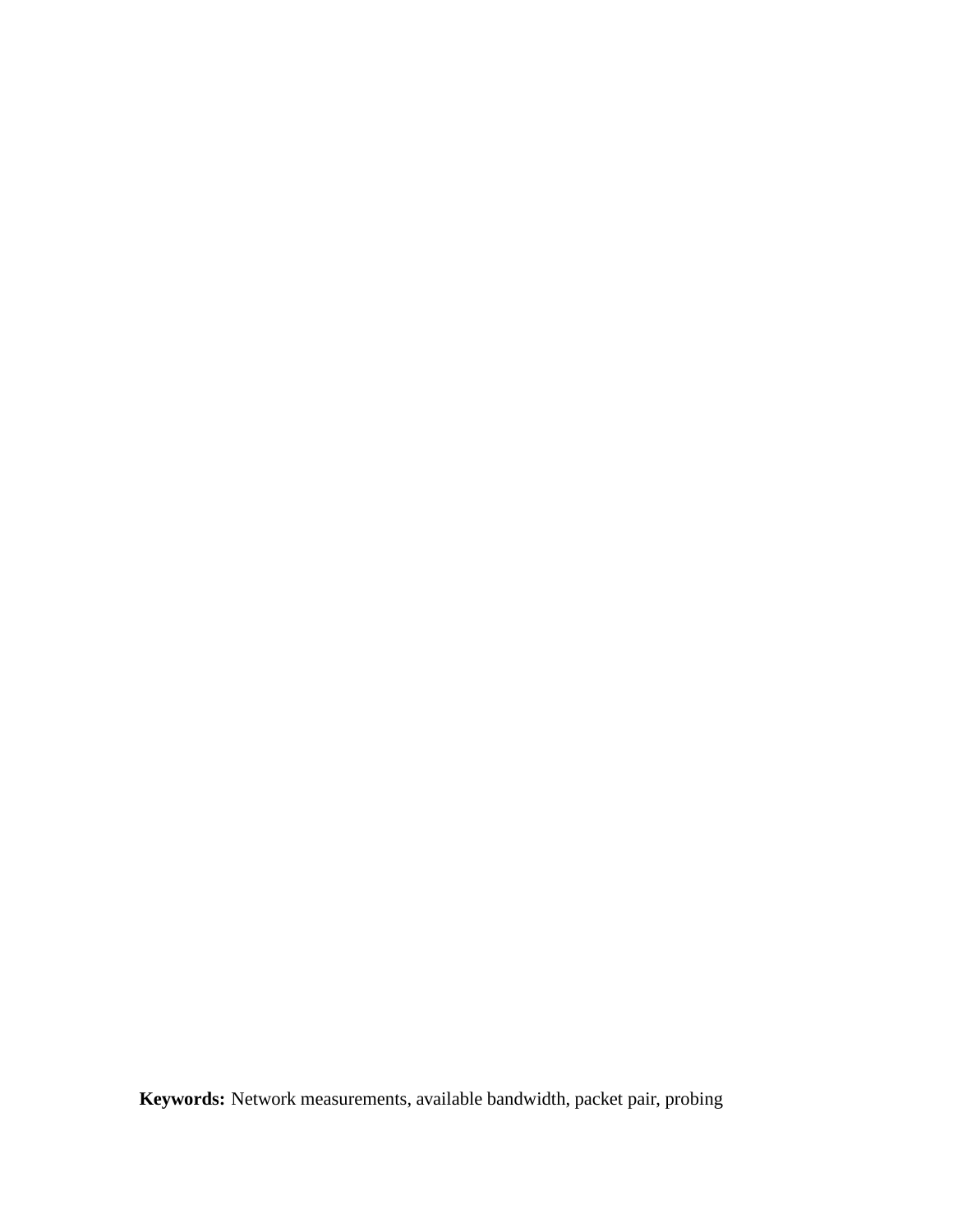## **1 Introduction**

Characterizing the end-to-end network throughput that users can expect is a problem that is both intellectually intriguing and of practical importance. However, the scale of the Internet, traffic volume, and diversity of technologies make this a very challenging task. Furthermore, regular Internet users do not have access to network internals, adding to the complexity of understanding, characterizing, and modeling the performance of the Internet. While the problems of characterizing end-to-end latency and bottleneck link capacity have received a lot of attention [14] [8] [9] [11] [6] [15], the path property that is probably of most interest to applications is the throughput an application can expect on a path through the network. In this paper, we focus on measuring the *available bandwidth*, which we define as the difference between the link capacity and the competing traffic volume on the link that limits end-to-end throughput.

Techniques for estimating available bandwidth can be classified into two categories: passive measurement [20] [21] and active probing [14] [8] [9] [11] [6] [15]. Passive measurement tools use the trace history of existing data transfers. While potentially very efficient and accurate, their scope is limited to network paths that have recently carried user traffic. Active probing, on the other hand, can explore the entire network. Among the active probing techniques, packet pair techniques have proven to be the most successful. The basic idea is that the sender injects a pair of packets into the network to the destination of interest; the destination host then sends an echo for each packet. By measuring the changes in the spacing between the two packets, the sender can estimate bandwidth properties of the network path. While the packet pair mechanism has been shown to be a reliable method to measure the bottleneck link capacity on a path through the network [6] [8] [14], the use of packet pairs to measure the available bandwidth has had more mixed results.

Let us first define the terms *available bandwidth*, *bottleneck link*, and *tight link* more precisely. Assume an end-to-end path includes n links  $L_1, L_2, ..., L_n$ , their capacities are  $B_1, B_2, ..., B_n$ , an  $_n$ , and the traffic loads on these links are  $C_1, C_2, ..., C_n$ . We  $n.$  We define the *bottleneck link* as  $L_b(1 \leq b \leq n)$ , where  $B_b = min(B_1, B_2, ..., B_n)$ , and <sub>n</sub>), and the *tight link* as  $L_t(1 \le t \le n)$ , where  $B_t - C_t = min(B)$  $C_t = min(B_1 -1 = 1 - 1$ -  $\sim$   $\sim$   $\sim$   $\sim$   $\sim$   $\sim$   $\sim$ . \_ ,, \_ \_ ,, , \_ \_ \_ \_ \_ \_ \_ 1.  $-1000$ <sub>n</sub>). The unused bandwidth on the tight link,  $B_t - C_t$ , is also the & , is also the *available bandwidth* of the path. In the first part of the paper we assume that the tight link is a bottleneck link; we consider the case where the two are different in Section 6. Note that applications may not be able to fully utilize the available path bandwidth since other factors (the application, TCP (mis)configuration, ...) can limit throughput.

This paper has two contributions. First, we develop a *gap model* that captures the relationship between the competing traffic on the bottleneck link and the change in the gap of a packet pair probe in a single-hop network. We use this gap model to identify under what conditions changes in the packet pair gap can be used to accurately characterize the competing traffic on the bottleneck link. Next, we develop a new packet pair technique, called the *Initial Gap Increasing (IGI)* algorithm, to characterize the available bandwidth on a path through the network. This is done by experimentally determining the input packet pair gap that gives a high correlation between changes in the packet gap and the competing traffic on the bottleneck link. We evaluate the *IGI* algorithm using both simulations and experiments.

This paper is organized as follows. In Sections 3 we introduce the gap model for single hop networks. We use measurements on a controlled local testbed to validate our analysis. The *IGI* algorithm is introduced in Section 4 and evaluated in Section 5. In Section 6 we study how non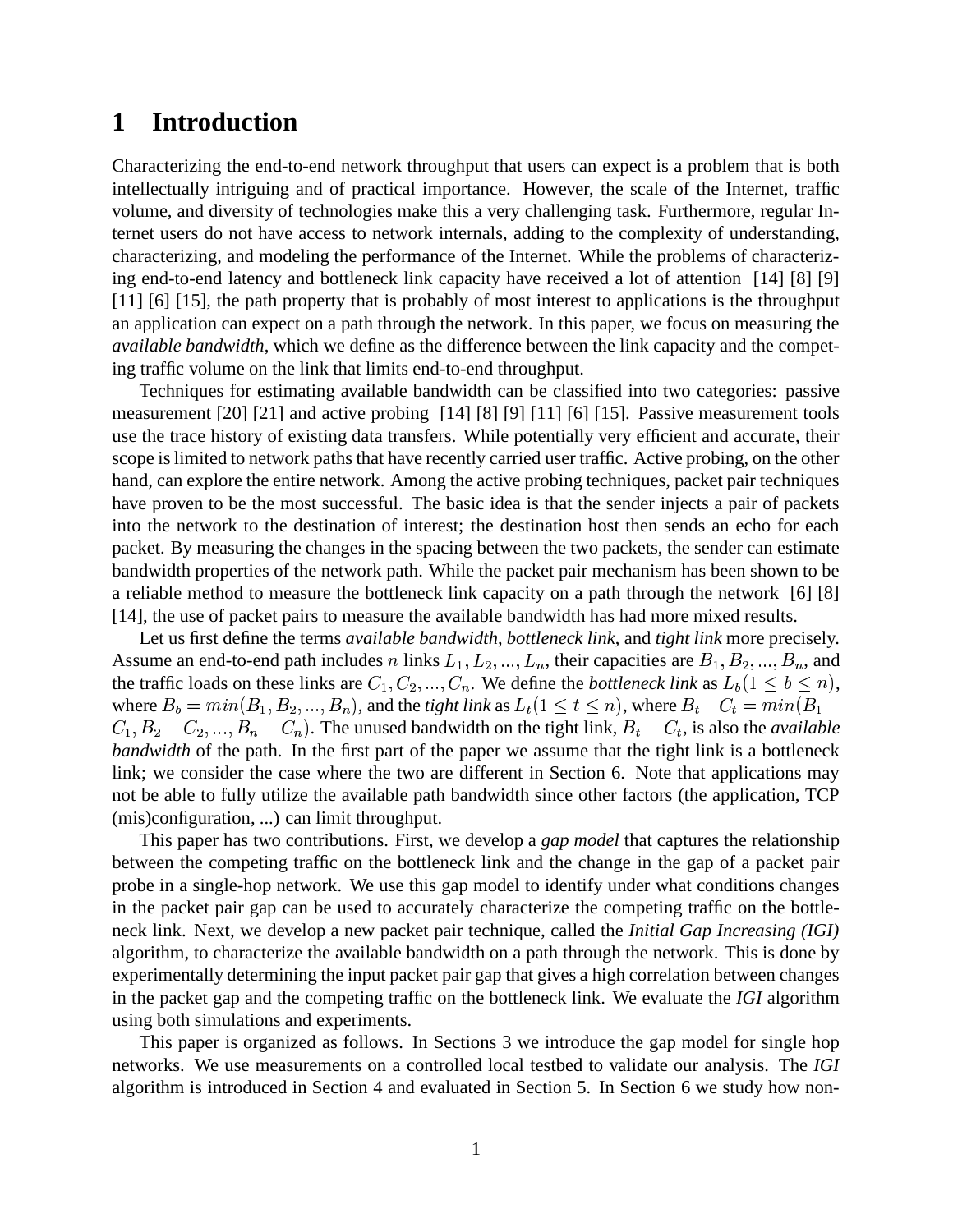bottleneck links can affect the gap. We first discuss related work.

# **2 Related Work**

The problem of characterizing the bottleneck link bandwidth using active probing is reasonably well understood. The work in [7] classifies the tools into single packet methods and packet pair methods, according to how probing packets are sent. Single packet methods measure link capacity by measuring the time difference between the round trip time from one end of the link to the other. This requires a large numbers of probing packets to filter out the effect of other factors that affect delay such as queueing delay. Tools using this technique include pathchar [11], clink [9] and pchar [15].

The idea behind packet pair techniques is to send groups of back-to-back packets, i.e., packet pairs, to a server which echos them back to the sender. As pointed out in earlier research on TCP dynamics [10], the spacing between the packet pairs is determined by the bottleneck link and is preserved by higher-bandwidth links. Example tools include NetDyn probes [4], packet pairs [13], bprobe [5] [6], and nettimer [14]. Most of these tools use statistical methods to estimate the bandwidth, based on the assumption that the most common value for the packet pair gap is the one that captures the bottleneck link transmission delay. In practice, the interactions between a packet pair and the network traffic on different links can be very complex, and it is not always appropriate to use the most common packet pair gap value [19]. Recent work on Pathrate [8] addresses these problems by explicitly analyzing the multi-model nature of the packet gap distribution.

Characterizing the available bandwidth is more difficult since it is a dynamic property. This means that the available bandwidth must be averaged over a reasonable time interval, so packet pair techniques often use packet trains, i.e., longer sequences of packets. A typical example of an active measurement tool for available bandwidth is PBM (Packet Bunch Mode) [19]. It extends the packet pair technique by using different-sized groups of back-to-back packets. If routers in the network implement fair queueing, the bandwidth indicated by the back-to-back packet probes is an accurate estimate of the "fair share" of the bottleneck link's bandwidth [13]. Another example, cprobe [6], sends a short sequence of echo packets between two hosts. By assuming that "almost-fair" queueing occurs during the short packet sequence, cprobe provides an estimate for the available bandwidth along the path between the hosts. Treno [16] uses flow control and congestion control algorithms similar to those used by TCP to estimate available bandwidth. The work in [8] mentions a technique for estimating the available bandwidth based on the Asymptotic Dispersion Rate (ADR). Part of our work is related to ADR and we share the view that the ADR is the effect of all the competing sources along the transmission path. However, we also identify the initial input probing packet gap as a critical parameter that need dynamically determined during probing.

The Pathload [12] tool proposes to characterize the relationship between probing speed and available bandwidth by measuring the one way delay of probing packets. By trying different probing speeds, a reasonable estimate for the available bandwidth can be found. The work closest to ours is the TOPP method [18]. This method provides a theoretical model for the relationship between available bandwidth and probing packet spacing at both end points. Simulation results are used to validate the method. Both of these methods analyze the relationship between probing trains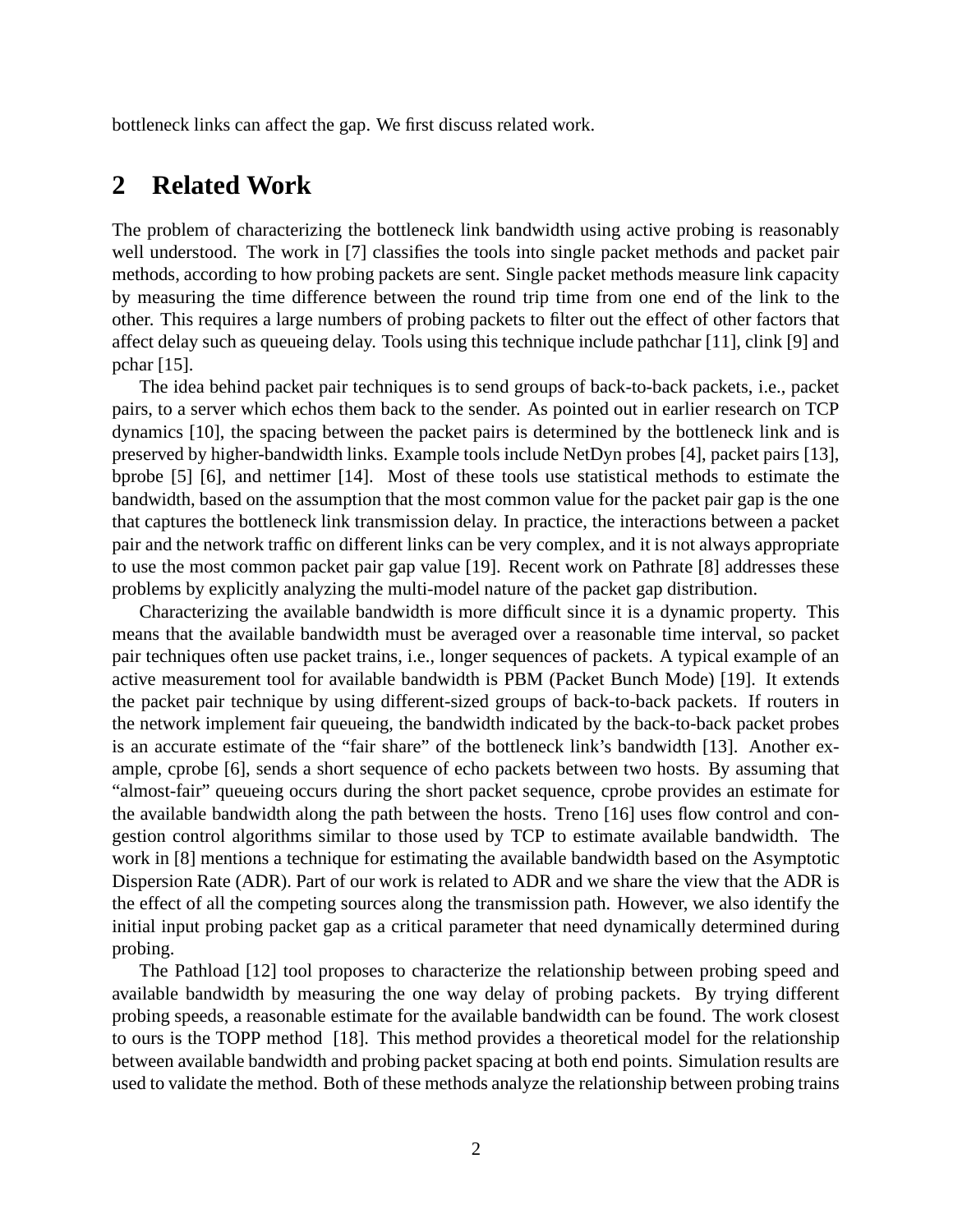and available bandwidth, but their analysis does not capture the fine-grain interactions between probes and competing bandwidth, which is useful to, for example, understand the limitations of the techniques.



Figure 1: **Interleaving of competing traffic and probing packets.**. *is the input gap, is the probing packet length on the output link, is the gap after interleaving with the competing traffic, is the competing traffic throughput.*

## **3 Single Hop Gap Model**

The idea behind using packet pairs to measure available bandwidth is to have the probing host send a pair of packets in quick succession and to measure how the gap between the two packets changes as a result of traversing the network (Figure 1). As the packets travel through the network, packets belonging to competing traffic will be inserted between them, thus increase the gap. As a result, the gap value at the destination host will be a function of the competing traffic rate, making it possible to estimate the amount of competing traffic. Unfortunately, how competing traffic affects the gap of a packet pair is much more complex than this description suggests. In the remainder of this section, we describe and evaluate a simple model that captures the relationship between the gap value and the competing traffic throughput for a single-hop network.



Figure 2: **Single hop gap model**. The output gap g<sub>O</sub> changes in two different ways: in the DQR *region,*  $g<sub>O</sub>$  *is not affected by*  $B<sub>C</sub>$ *, while in the JQR region,*  $g<sub>O</sub>$  *is proportional to*  $B<sub>C</sub>$ *.*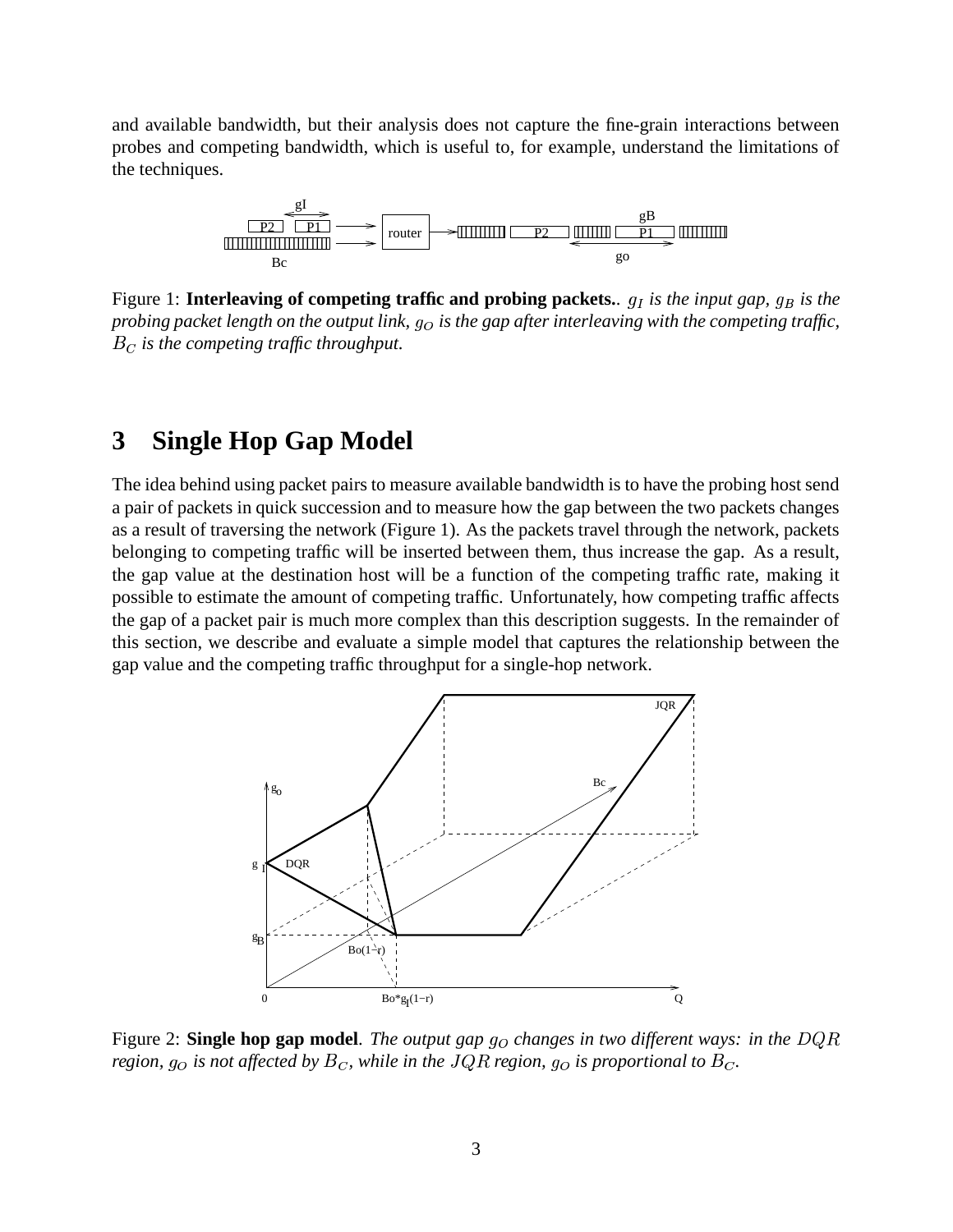#### **3.1 Single Hop Gap Model**

The gap model models the value of the output gap  $g<sub>O</sub>$ , i.e. the time between when the first bit of P1 and the first bit of P2 leave the router. The 3-D figure in Figure 2 shows the value of  $g<sub>O</sub>$  as a function of Q, the output queue size when packet P1 arrives at the router, and  $B<sub>C</sub>$ , the competing traffic for the time interval between the arrival of packets P1 and P2.  $g_I$  is the gap value when P1 and P2 enter the router, and we call it *input gap*. Note that  $g_I$  includes P1's transmission delay <sup>1</sup> on the input link.  $g_B$  is the transmission delay of the probing packet on the output link. Since  $g_B$ is also the gap value of two back-to-back probing packets on the bottleneck link, we call  $g_B$  the *bottleneck gap*. Note that when the link capacity  $B<sub>O</sub>$ , the probing packet length, and  $g<sub>I</sub>$  are fixed,  $g_B$  and r (defined as  $r = g_B/g_I$ ) in Figure 2 are constant.

The model in Figure 2 assumes that we use FIFO queueing and that all probing packets have the same size. It also assumes that the competing traffic is constant between the arrival of packets P1 and P2; given that this input value is of the order of 1 msec, this is a reasonable assumption. We observe that the model has two regions. As we show below, the regions correspond to cases when the two packets P1 and P2 do or do not fall in the same queueing period. Queueing period is defined to be a time segment during which the queue is not empty; different queue periods are separated by a period when queue is empty. For this reason, we call the regions the *Disjoint Queuing Region (DQR)* and the *Joint Queuing Region (JQR)*.

In the *DQR* region, P2 will find an empty queue; this is directly result of the fact that P1 and P2 are in separate queueing periods and of our assumption that the competing traffic is constant for the P1-P2 period. In this situation, the output gap will be the input gap minus the queueing delay experienced by P1, i.e.

$$
g_O = g_I - Q/B_O
$$

Under what condition will the queue be empty when P2 arrives? For that to happen, the router needs to complete three tasks before P2 arrives: process the queue  $Q(Q/B<sub>O</sub>)$ , process P1  $(g_B)$ , and process the competing traffic that arrives between the probing packets  $(B_C \cdot g_I/B_O)$ . The router has  $g_I$  time to complete these three operations, so the condition for operating in region  $DQR$ is  $Q/B_O + B_C \cdot g_I/B_O + g_B < g_I$ , which is the triangular region labeled *DQR* in Figure 2. In this region, the output gap  $g_O$  does not depend on the competing traffic throughput  $B_C$ .

Under all the other conditions, when P2 arrives at the router the queue will not be empty, i.e. P1 and P2 are in the same queueing period. This corresponds to the *JQR* region and the output gap consists of two time segments: the time to process P1  $(g_B)$  and the time to process the competing traffic that arrives between the two probing packets ( $B_C \cdot g_I/B_O$ ). So in this region, the output gap will be

$$
g_O = g_B + B_C \cdot g_I / B_O
$$

That is, in this region, the output gap  $g_O$  is a function of the competing traffic throughput  $B_C$ .

This model directly points at a first problem in using packet pairs for estimating the competing traffic rates. If the packet pair happens to operate in the *DQR* region of the bottleneck router, the output will bear no relationship with the competing traffic and a user using the *JQR* equation (since the user does not know what region applies) will yield an arbitrary result. Furthermore, the estimate of the competing traffic obtained using a single packet pair will provide the average

<sup>&</sup>lt;sup>1</sup>Transmission delay is defined as the time for a packet to be placed on a link by a sender.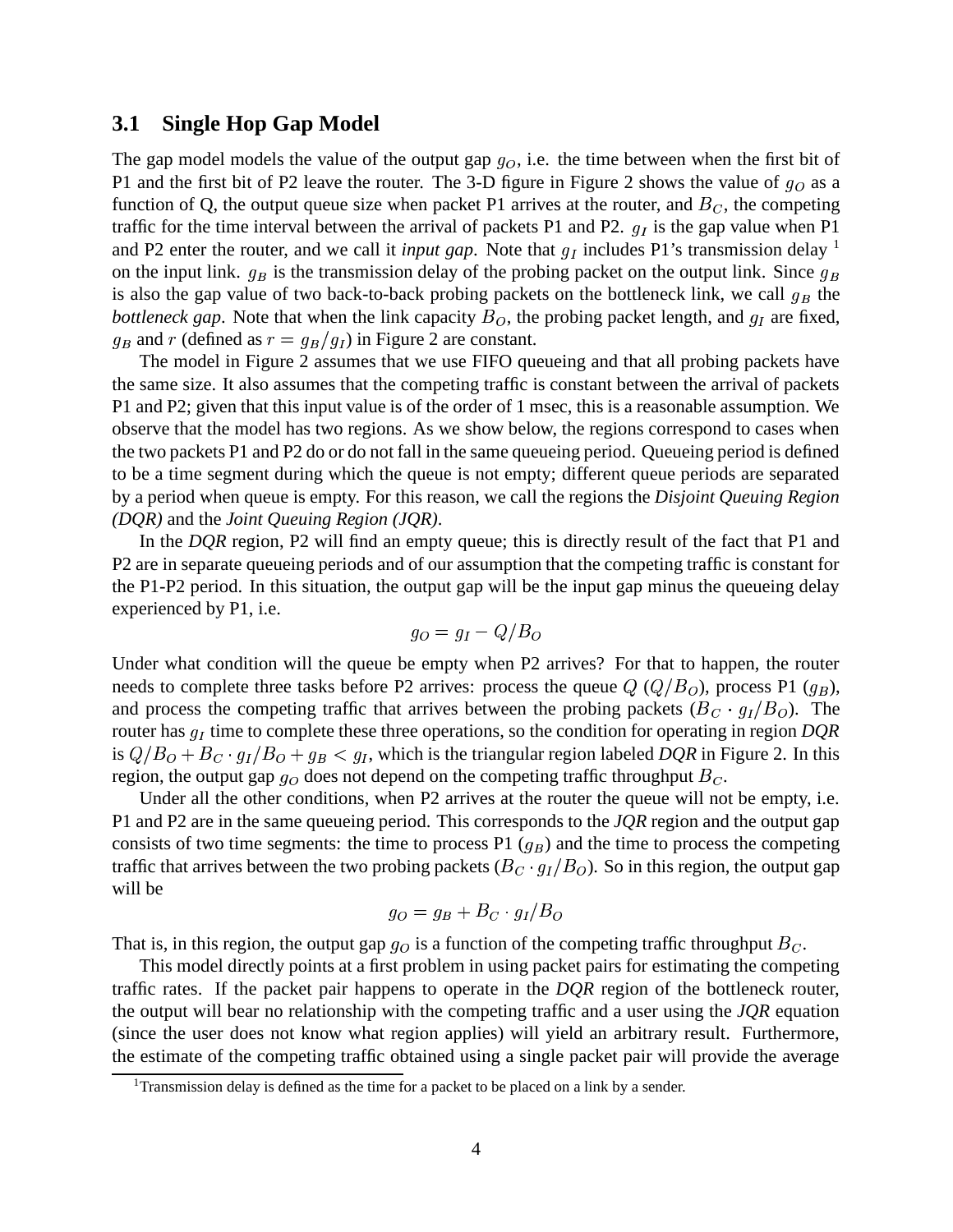

Figure 3: **Testbed configuration for single hop network experiment.**

competing traffic over  $g_I$ , which is a very short period. Since the competing traffic is likely to fluctuate, one will want to average the results of multiple samples, corresponding to independent packet pairs, but this increases the chance that some of the samples will fall in the *DQR* region.

Note that these conclusions do not apply to packet train methods [8] [19], since the "pairs" that make up the a packet train are not independent. We discuss this further in Section 4.1.

### **3.2 Testbed Experiment**

To illustrate the gap model, we ran experiments on an isolated testbed. The testbed topology is shown in Figure 3. Ps and Pd are the probing source and destination, while Cs and Cd are used to generate competing TCP traffic. R1 and R2 are FreeBSD-based routers that run *tcpdump* on all relevant interfaces to record the packet timestamp information. We send out a probing train consisting of a series of evenly spaced 100B packets; each consecutive pair of packets in the train can serve as a probing pair. The competing traffic is generated using *Iperf* [22], which allows us to simulate typical user traffic such as FTP traffic. We can also control the competing traffic throughput by adjusting the TCP window size, which is useful in illustrating the features of the gap model.

#### **3.2.1 Effect of** *JQR***: capturing competing traffic**

In this experiment, we use 1024 probing packets  $^2$  and the input gap is set to 0.31ms. We use a competing load of 7.2Mbps. A typical set of experimental results is shown in Figure 4; the top graph shows the output gap measured on R1 and the bottom graph shows the corresponding output gaps measured on R2. The increase in gap value on router R1 is caused by competing traffic on the bottleneck link.

The increased gap values in the top graph of Figure 4 fall into three clusters:  $1.2ms$  (the time to transmit a 1500B TCP competing packet on a 10Mbps link),  $2.3ms$ , and  $3.8ms$ . This is because these probing pairs are interleaved by exactly 1, 2, and 3 competing packets. The fact that at most 3 packets are inserted in a probing gap should not be a surprise since the input gap is  $0.31ms$  (note that the input links are 10 times faster than the bottleneck link). Besides the increased gap values, we also have some decreased gaps. Most of them are  $0.08ms$ , which is the transmission delay of the probing packet (100B) on the 10Mbps bottleneck link. The bottom graph shows that the increased gap values are maintained through router R2, because R2 has a higher output rate than input rate.

<sup>&</sup>lt;sup>2</sup>We use such a large number in order to get a large enough probing period, but we make sure it does not cause packet drops so as not to affect the competing flow's throughput.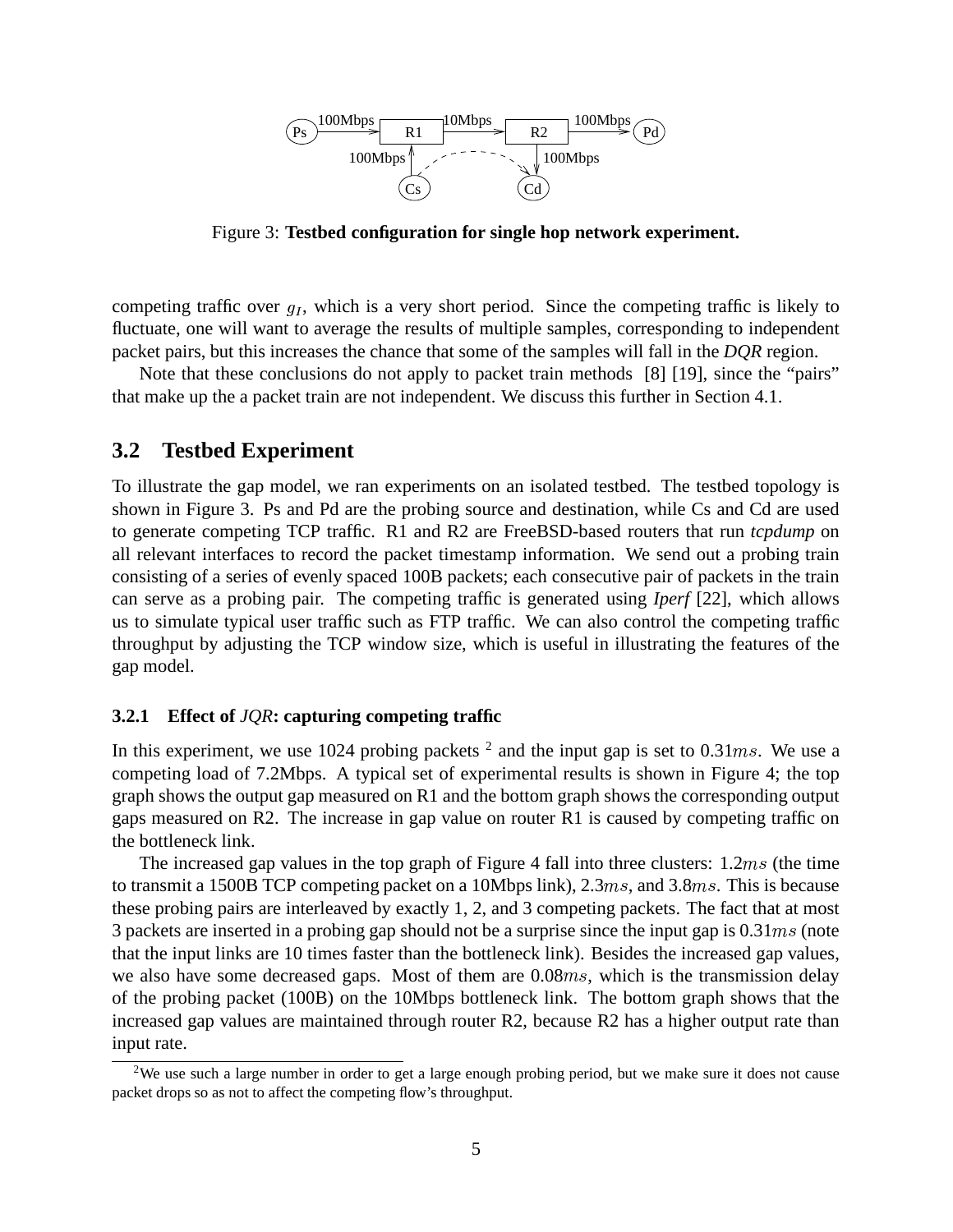

Figure 4: **Effect of** *JQR*. *Input and output gap for routers R1 (top) and R2 (bottom).*



Figure 5: **Competing packets at the input and output interface of R1.**  $t_1$  is the transmission delay of the 3 competing packets on R1's input link,  $t_2+t_1$  is their transmission delay on the output *link,* \* *is the interval between the time when the first 3 packets finish transmission and the time when the second 3 packets arrive.*

The observed changes in the gap values are a result of the burstiness of the competing traffic. In some cases, as is shown in Figure 5, the source Cs sends out three 1500B packets back-to-back  $(t_1$  period in Figure 5). This builds up the queue in router R1 and the queue will drain during the period  $t_2$ . After period  $t_3$ , more competing traffic arrives. A packet pair that overlaps with period  $t_1$  will see an increased gap, corresponding to 1, 2, or 3 competing packets. A packet pair that falls in period  $t_2$  will see its gap reduced to 0.08 $ms$ . Packet pairs can also straddle the  $t_2$  and  $t_3$  periods, in which case their gap values reduce to values between  $g_B(0.08ms)$  and  $g_I(0.31ms)$ . This effect corresponds to the *DQR* region, and in this experiment it is not very common.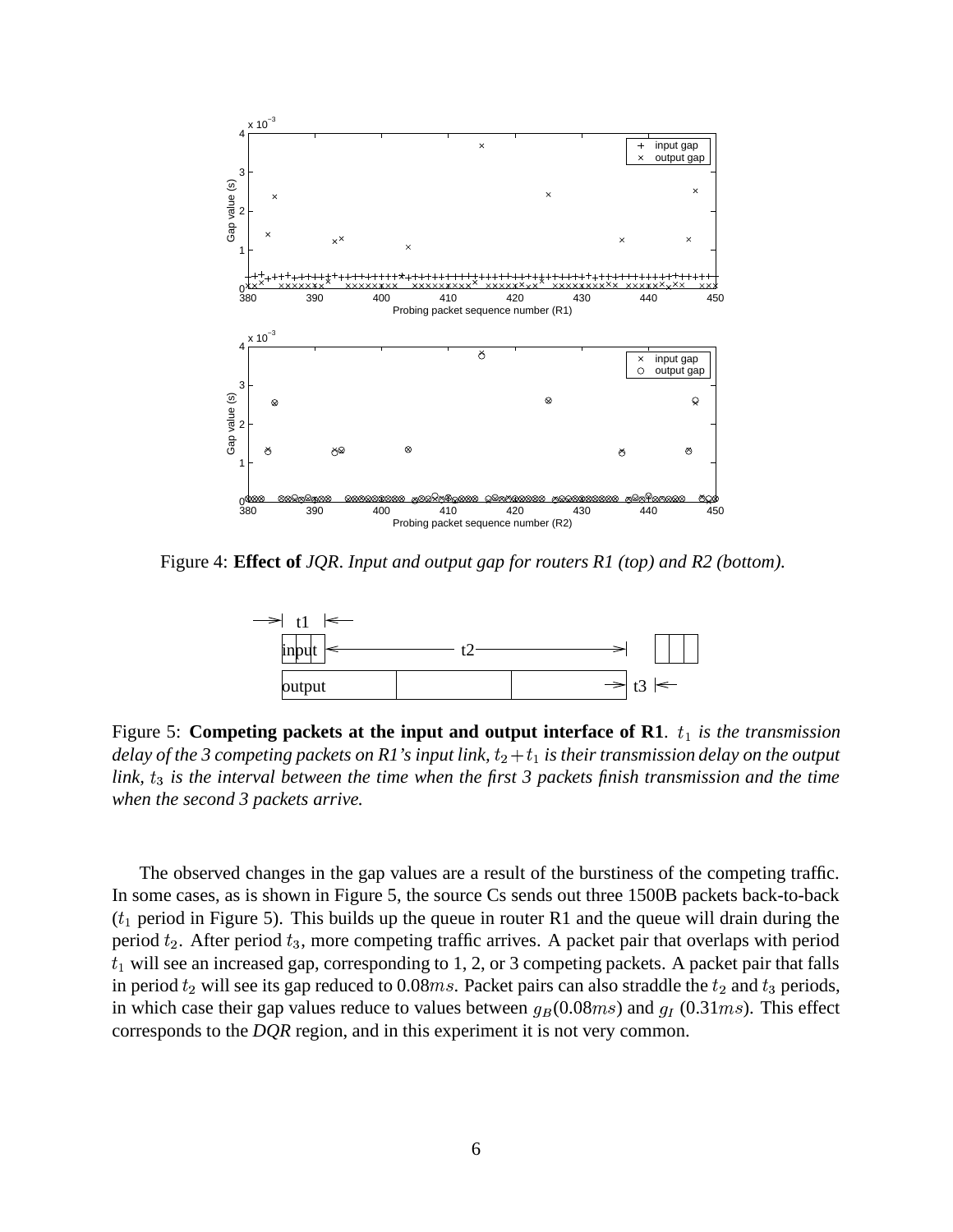

Figure 6: **Effect of** *DQR*. *The output gaps measured on router R1.*

#### **3.2.2 Effect of** *DQR***: losing competing traffic**

We now change the competing traffic by setting the source TCP window size to 512B and the destination TCP window size to 128B. This forces the competing source to send one 128B packet each round trip time, i.e., the competing traffic is a low-bandwidth CBR load.

The results in Figure 6 show that the increased gap values no longer cluster around a small set of discrete values. Instead, the output gap values take on a set of values fairly evenly distributed between about 2 and 4.3 msec. To explain this, we show a detailed snapshot of the starting and ending time of 2 competing packets (A and B) and 6 probing packets (1-6) in Figure 7 for both the input and output interfaces of router R1. The lines show the transmission delays of the packets  $3$ . Given the nature of the competing traffic, probing packets will always encounter an empty or very short queue. In some cases we see a gap increase because P2 is delayed (e.g. the gap for pair (2, 3) increases to  $0.414ms$ ). In other cases P1 is delayed, and we end up in region  $DQR$  (e.g. pair (3, 4)). The delays experience by P1 or P2 correspond to the transmission time of a partial packet so they can take on any value.

### **3.3 Discussion**

The single hop gap model and our experiments show the challenges associated with using packet pairs to estimate competing traffic on the bottleneck link. To what degree the measured gap on the destination reflects the competing traffic load depends on what region the bottleneck router is operating in. The good news is that when we are operating in the right region, there is a proportional relationship between the output gap and the competing traffic. In the next section we will use this relationship to develop a new method for measuring the competing traffic. The bad news is that the

 $3B$  Because the time stamp recorded by tcpdump is the time the last bit of a packet passes through the network interface, for the segments in Figure 7, only the right end points are raw trace data. The left end points are calculated using packet length and the corresponding interface's transmission rate. The small overlap between some of the packets, such as "3" and "A", is not possible and is probably due to the timing error of tcpdump.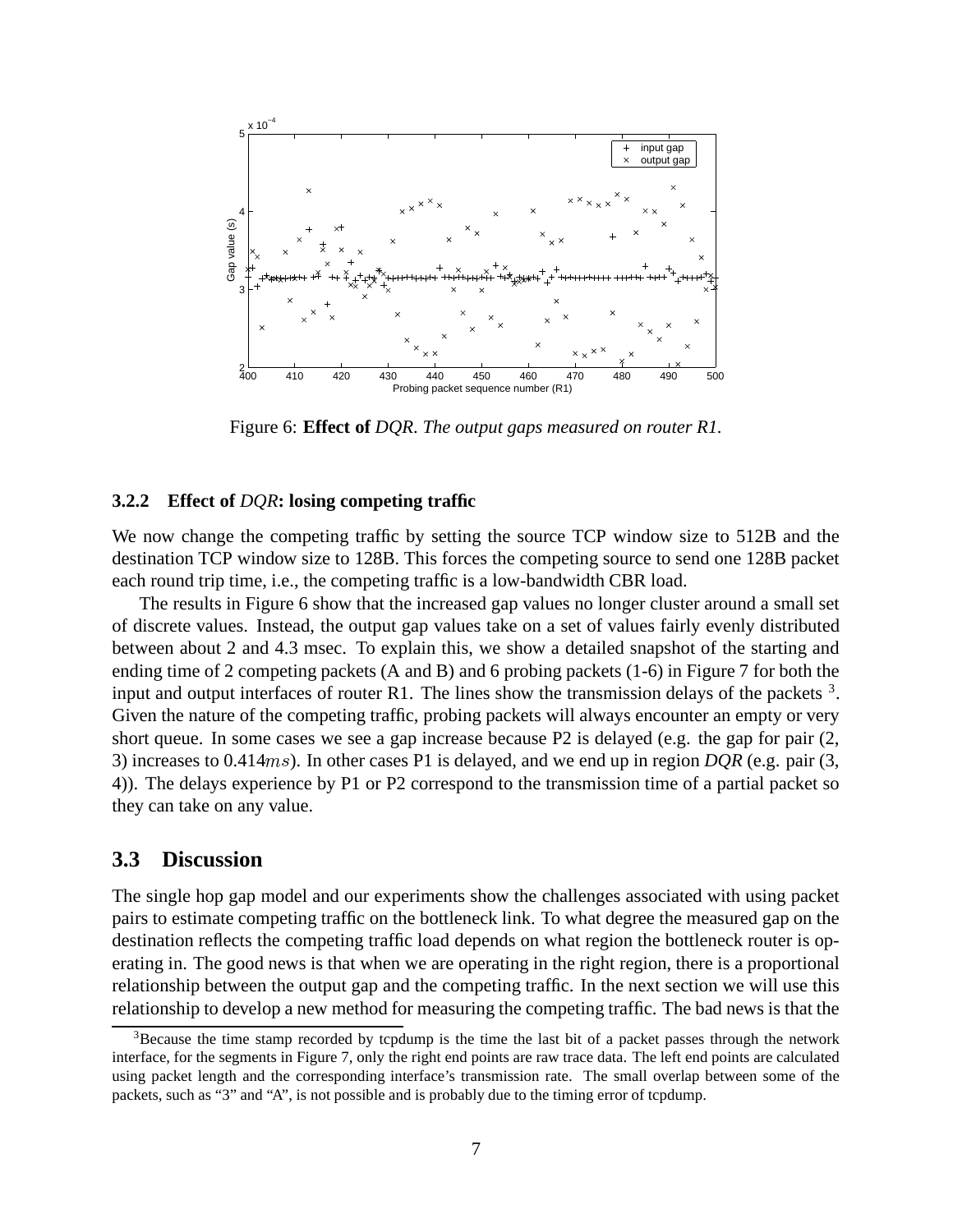

Figure 7: **Snapshot of the interleaving between two competing packets and six probing pack**ets. The top figure is the trace from the R1's input interfaces, and the bottom figure is from R1's *output interface.*

*DQR* region can introduce errors, so it is important to design the bandwidth probing experiments to avoid the *DQR* region.

## **4 Estimating Available Bandwidth**

We introduce a new method for estimating the competing traffic on the bottleneck link.

### **4.1 The IGI formula**

The experiments in Section 3.2.1 suggest a way of estimating competing throughput using packet trains instead of individual packet pairs. Note that the *DQR* effect is very small in this experiment, so there is a correlation between the increased gap values and the amount of competing traffic.

We compute the competing traffic throughput as follows. Assume  $M$  probing gaps are increased, the values are  $G^+ = \{g_i^+ | i =$  $g_i^+|i=1,...,M\}$ ; K gaps are unchanged and they are represented as  $G^=$  =  $\{g_i^=|i=1,...,K\}$  ; and N gaps decrease and they are denoted as  $G^- = \{g_i^- | i =$  . We use  $B<sub>O</sub>$  to denote the link capacity of  $\langle R1, R2 \rangle$ , i.e., the bottleneck link. Then  $B_O \sum_{i=1}^{M} (g_i^+ - g_B)$  is the amount of competing traffic that arrive at R1 during the probing period.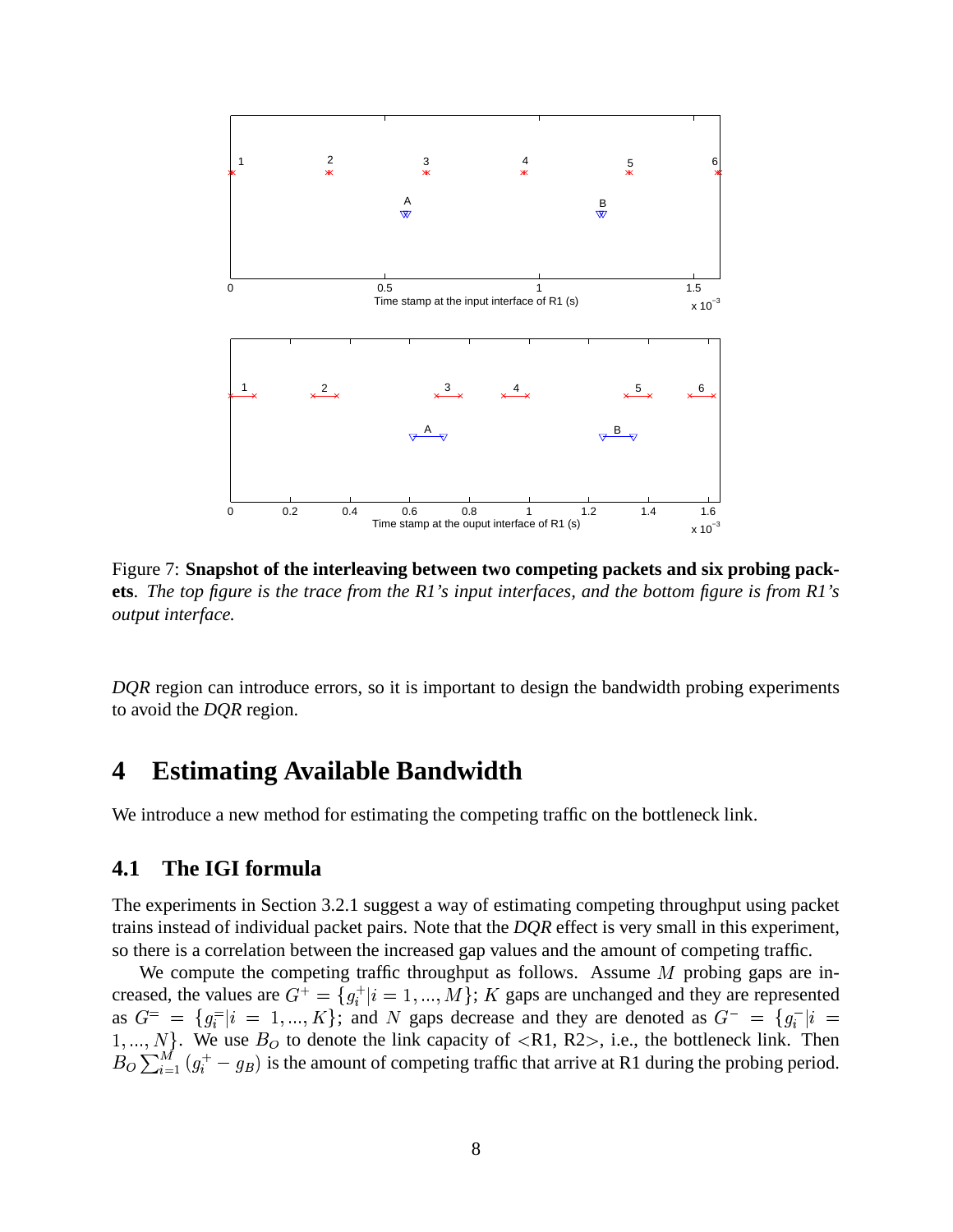As a result, we can estimate the competing bandwidth on the bottleneck link as

$$
\frac{B_O \sum_{i=1}^{M} (g_i^+ - g_B)}{\sum_{i=1}^{M} g_i^+ + \sum_{i=1}^{K} g_i^- + \sum_{i=1}^{N} g_i^-}
$$
(1)

This method of computing competing traffic load will be used by the *IGI* algorithm in Section 4.3, and we call it *IGI* formula. In this formula, the denominator is in general the length of the entire packet train. This is indeed the case when there are no out of order packets. When there are out of order packet, the gap involving the out of order packet are not valid and are excluded, thus reducing the denominator.

For the experiments in Section 3.2.1, the *IGI* formula estimates a competing traffic throughput of 7.3Mbps. This compares well with the throughput of 7.2Mbps reported by *Iperf*. But *IGI* formula only works if we are in region *JQR*. When we apply the *IGI* formula to the experiments of Section 3.2.2, we obtain a throughput of 3.8Mbps, which is much higher than the real throughput of 1.4 Mbps.

### **4.2 Methodology**

A second part of our method is that we must control the measurements so that we use the *JQR* region. There are three parameters that we can control:

- 1. *Probing packet size*. Experiments with small probing packets are very sensitive to interference. The work in [8] also points out there can be significant post-bottleneck effects for small probing packet size. This argues for sending fairly large probing packets.
- 2. *The number of probing packets*. It is well known that the Internet traffic is bursty, so a short snapshot is not enough to tell the average traffic load. That argues for sending a fairly large number of probing packets. Note however that sending too many packets can cause queue overflow and packet loss and also increases the network load.
- 3. *Initial probing gap*. The single hop gap model in Figure 2 shows that increasing the input gap will increase the *DQR* area, where the output gap is independent of the competing traffic. In fact, if  $g_I \leq g_B$  the *DQR* area does not even exist. This argues for using small input gaps. However, when  $g_I \leq g_B$ , we are flooding the bottleneck link, which may cause packet loss and disrupt traffic.

Our experiments show that our results are not very sensitive to the probing packet size and packet number and there is a fairly large range of good values for those two parameters. For example, a 700B packet size and 60 packets per train work well on the Internet.

How to determine a good value for the initial probing gap is much more difficult. To clarify the trade-offs, imagine an experiment in which we send a sequence of packet trains with increasing initial probing gaps. For small initial probing gaps (smaller than  $g_B$ , the transmission time on the bottleneck link), we are clearly flooding the network, and measurements will not provide any information on the available bandwidth. When the initial probing gap reaches  $g_B$ , the  $DQR$  region appears in the gap model. Note that, unless the network is idle, we are still flooding the bottleneck link. So far, the average final output gap at the destination will be larger than the initial input gap.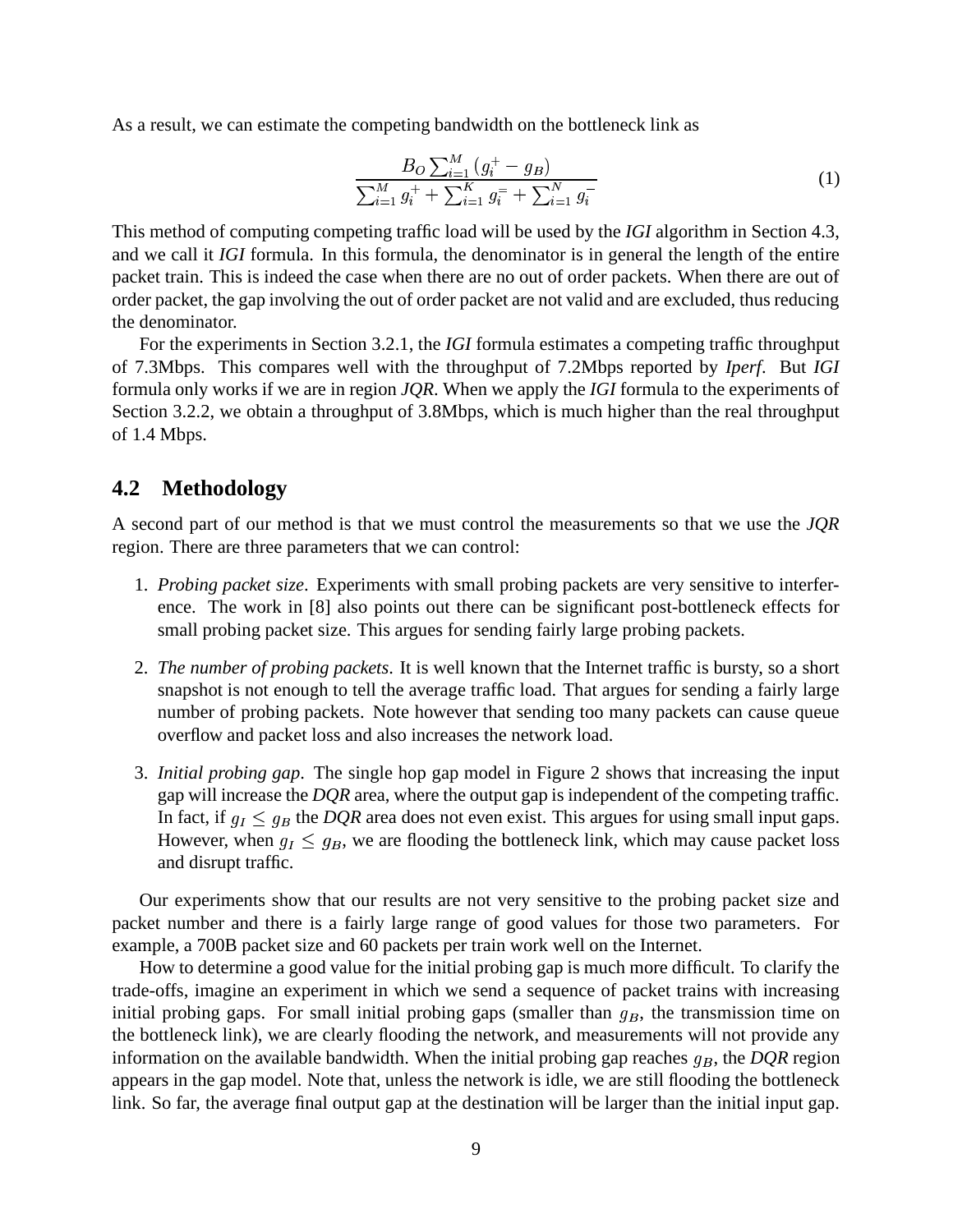When we continue to increase the initial probing gap, at some point, the average probing rate of the packet train will be equal to the available bandwidth on the bottleneck link. At that point, the final output gap will be equal to the initial input gap. This will continue to be the case as we continue to increase the initial probing gap, since all packets on average will experience the same delay.

We believe that the initial input gap value for which the average final output gap is equal to the initial input gap is the right value to use for estimating the available bandwidth. That is the smallest initial input gap value for which we are not flooding the bottleneck link and hence we can expect to get the most accurate measurements. The *IGI* algorithm is based on this observation.

### **4.3** *IGI* **Algorithm**

The IGI algorithm sends a sequence of packet trains with increasing initial packet gap. We monitor the difference between the average output gap and the input gap for each train and use the first train for which the two are equal. This point is called *turning point*. At this point, we use the *IGI* formula to compute the competing bandwidth. The available bandwidth is obtained by subtracting the estimated competing traffic bandwidth from an estimate of the bottleneck link bandwidth. The pseudo code of this algorithm is listed in Figure 8, and we call it *Initial Gap Increasing (IGI)* algorithm. In this algorithm, the bottleneck bandwidth can be measured using, for example, bprobe [6], nettimer [14], or pathrate [8]. Note that any errors in the bottleneck link capacity measurement will also affect the accuracy of the available bandwidth estimate. We will see an example in the next section.

A key step in the *IGI* algorithm is the automatic selection of the turning point. We use the procedure GAP EQUAL() to do that. It tests whether the source gap "equals" the destination gap, where equality is defined as

$$
\frac{|avr\_src\_gap - avr\_dst\_gap|}{\max(av\_src\_gap, avr\_dst\_gap)} < \delta
$$

In our experiments,  $\delta$  is set to 0.1.

### **5 Experiment and Analysis**

We implemented two versions of the *IGI* tool to accommodate the different network hosts we have access to: a kernel version for hosts on which we can change the operating system and a user-level version that can be run on any host. The kernel version sends out raw TCP packets as probing packets, and the timestamp is measured in the kernel with the help of libpcap [1] [17]. The user-level version uses UDP packets as probing packets, and the timestamp is the time when the probing application on the destination host receives the UDP packets. The kernel version has higher accuracy than the user-level version since it can get more accurate timestamps. Unless specifically mentioned, the measurements are carried out using the kernel version.

#### **5.1 Testbed Experiment**

The experiments in this section are used to study the behavior of the *IGI* algorithm. The testbed topology used is the same as in Figure 3.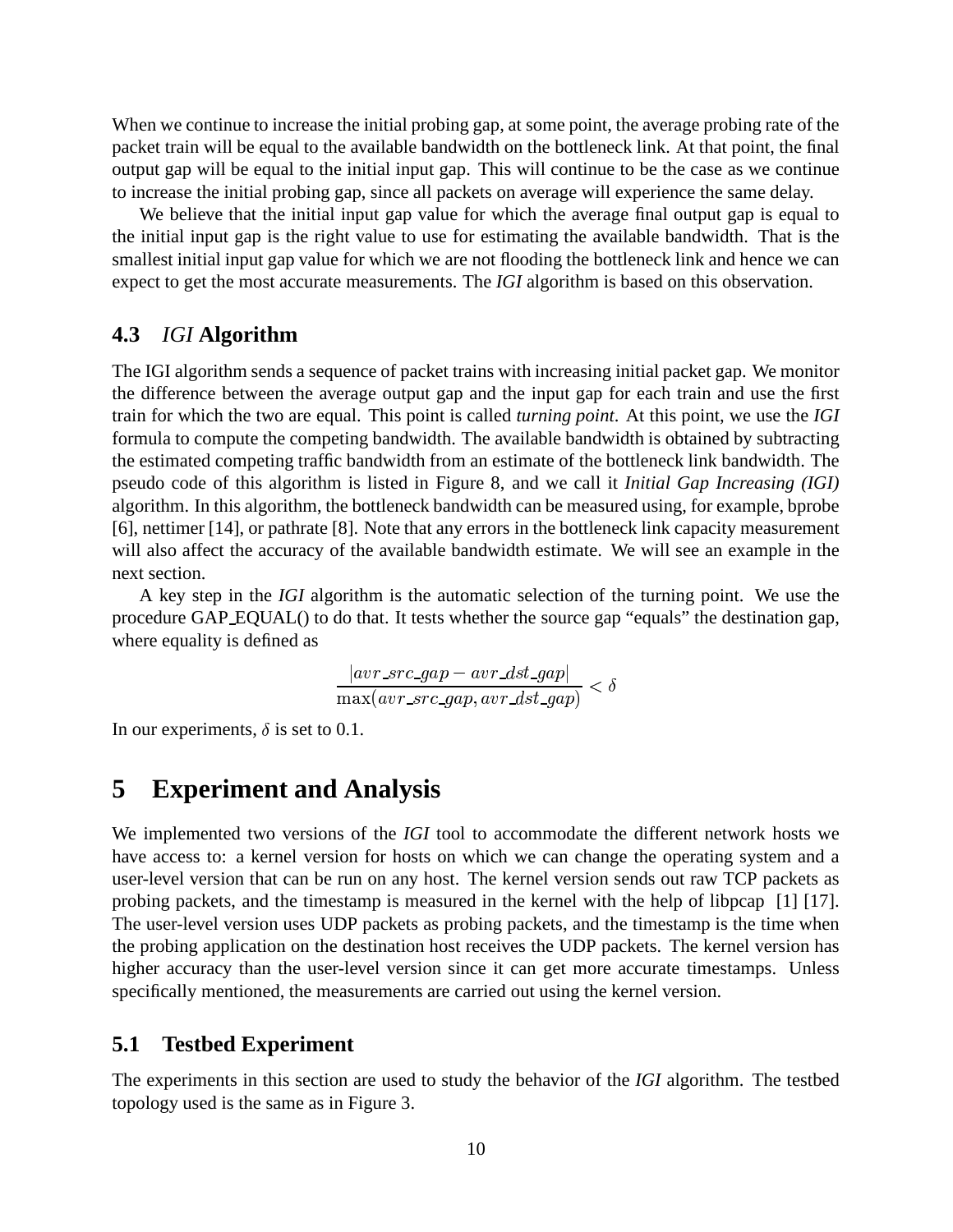#### **Algorithm** *IGI*:

```
\{init\_gap = \text{SMALLGAP};probe\_num = \text{PROBENUM};packet\_size = PACKETSIZE;

  #
$ -
&%'-
 ( 
*)
               +  	 
 ,.-/)
               while \left( !GAP_EQUAL(dst\_gap\_sum, src\_gap\_sum)\right) {
                           \mathcal{L} = \mathcal{L} \mathcal{L} = \mathcal{L} \mathcal{L} \mathcal{L} = \mathcal{L} \mathcal{L} \mathcal{L} \mathcal{L} \mathcal{L}, where the contract of the contract of the contract of the contract of the contract of the contract of the contract of the contract of the contract of the contract of the contract of the contract of the contract of the c
                           SEND_PROBING_PACKETS (probe\_num,( ) is the contract of the contract of the contract of the contract of the contract of the contract of the contract of the contract of the contract of the contract of the contract of the contract of the contract of the con
                           dst\_gap\_sum = GET\_DST\_GAPS();\mathcal{F}inc\_gap\_sum = GET\_INCREASED\_GAPS();\mathbf{F} = \mathbf{F} \mathbf{F} + \mathbf{F} \mathbf{F} , and the contract of the contract of the contract of the contract of the contract of the contract of the contract of the contract of the contract of the contract of the contract of the 
              a_bw = b_bw - c_bw;\}
```
Figure 8: *IGI* algorithm. SEND\_PROBING\_PACKETS() sends out  $probe\_num$  probing packets of size packet\_size with an input gap of  $init\_\textit{gap}$ ; GET\_DST\_GAPS() gets the destination gap values and adds them; GET INCREASED GAPS() returns the summary of the gaps that are larger than The bottleneck gap;  $c_b \cdot b_w$ ,  $b_b \cdot b_w$  and  $a_b \cdot b_w$  denote the competing traffic bandwidth, the bottleneck link capacity, and the available bandwidth.

Figure 9 shows the probing results using an *Iperf* UDP competing flow of 3.6Mbps. It shows the average gap difference (averaged destination gap minus the averaged source gap) and the competing traffic throughput computed by the *IGI* formula. At the turning point, the initial input gap value is  $0.84ms$ . The estimated competing traffic throughput is 3.2Mbps, which matches with the real value quite well.

In Figure 10 the competing traffic consists of WWW traffic generated by *Surge* [3], which is configured for 4 client processes and 250 user-equivalent threads. The input gap at the turning point is 0.96ms. The estimated competing traffic throughput using the *IGI* formula is 5.6Mbps, which is close to the measured value  $(5.1Mbps)$ .

For both of the scenarios in Figures 9 and Figure 10, we repeated the experiments by changing the configuration for the competing traffic generation <sup>4</sup>. The results are shown in Figure 11. With *Iperf* CBR UDP competing traffic, *IGI* works very well: in most cases, the measurement error and the standard deviation are very small (less than 5%). The only exception appears for a competing traffic load of 8Mbps, where the error is partly due to probing packet loss. The measurement accuracy with the *Surge* competing traffic is not that good. We believe that the reason is that the *Surge* competing traffic is very bursty, so the instantaneous competing traffic throughput measured

<sup>4</sup>For *Surge*, the different competing traffic loads are created by changing the number of the client threads. In Figure 11(b), the thread counts for experiments 1 through 5 are 10, 20, 60, 80, and 100.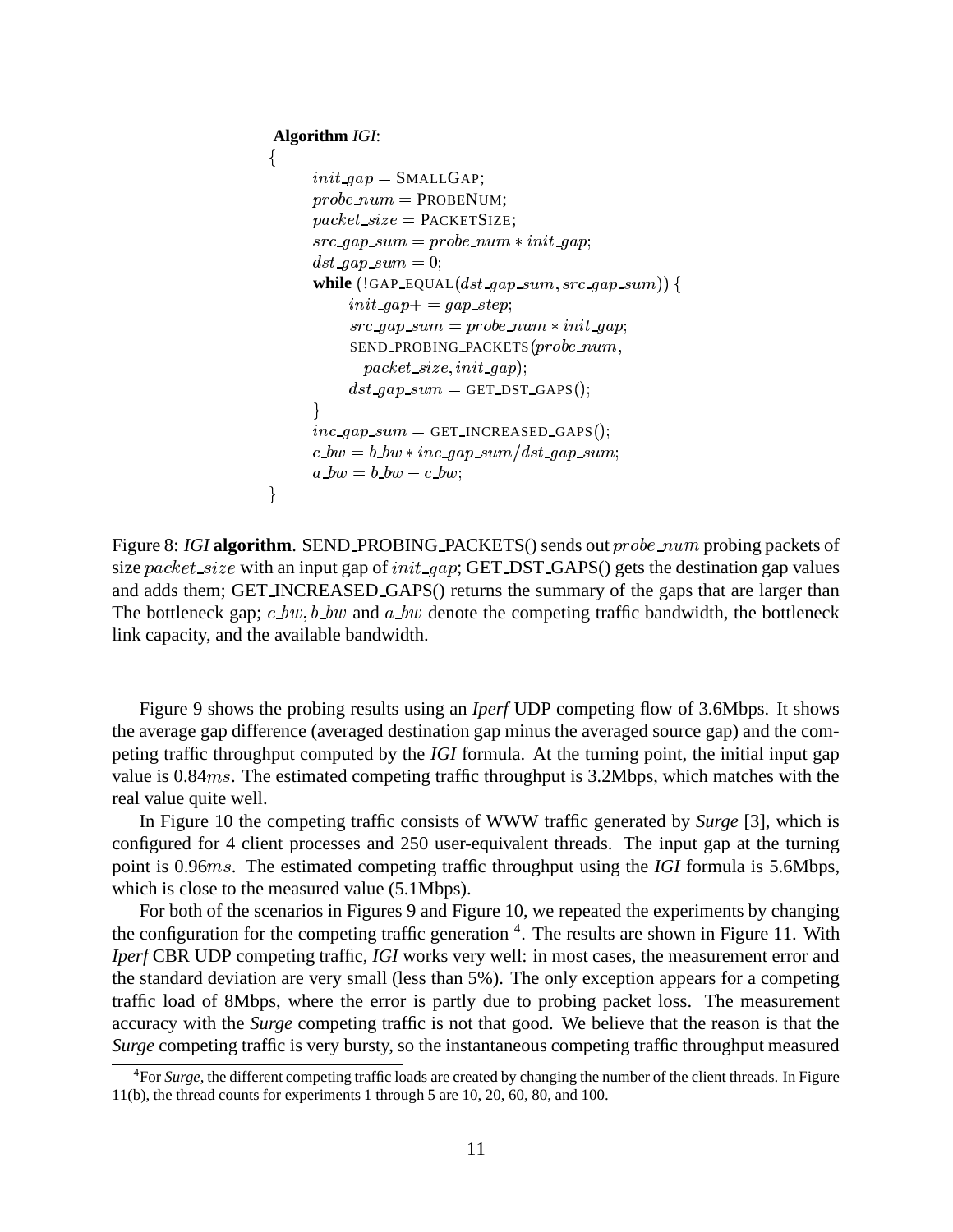

Figure 9: *IGI* **testbed experiment using** *Iperf*. *Probing number: 256, probing packet: 750B, competing traffic throughput: 3.6Mbps. The arrows point out the measurements at the turning point.*



Figure 10: *IGI* **testbed experiment using** *Surge*. *Probing number: 256, probing packet: 750B, competing traffic throughput: 5.1Mbps. The arrows point out the measurements at the turning point.*

by *IGI* does not always match the long term average throughput reported by *Surge*.

### **5.2 Internet Experiments**

In this section, we study the performance of *IGI* for Internet traffic. For one Internet path, we give a detailed analysis of *IGI*'s performance. Then we present the results of a day-long experiment for three Internet paths with different characteristics.

The first set of Internet experiments is carried out between a Linux machine at CMU which is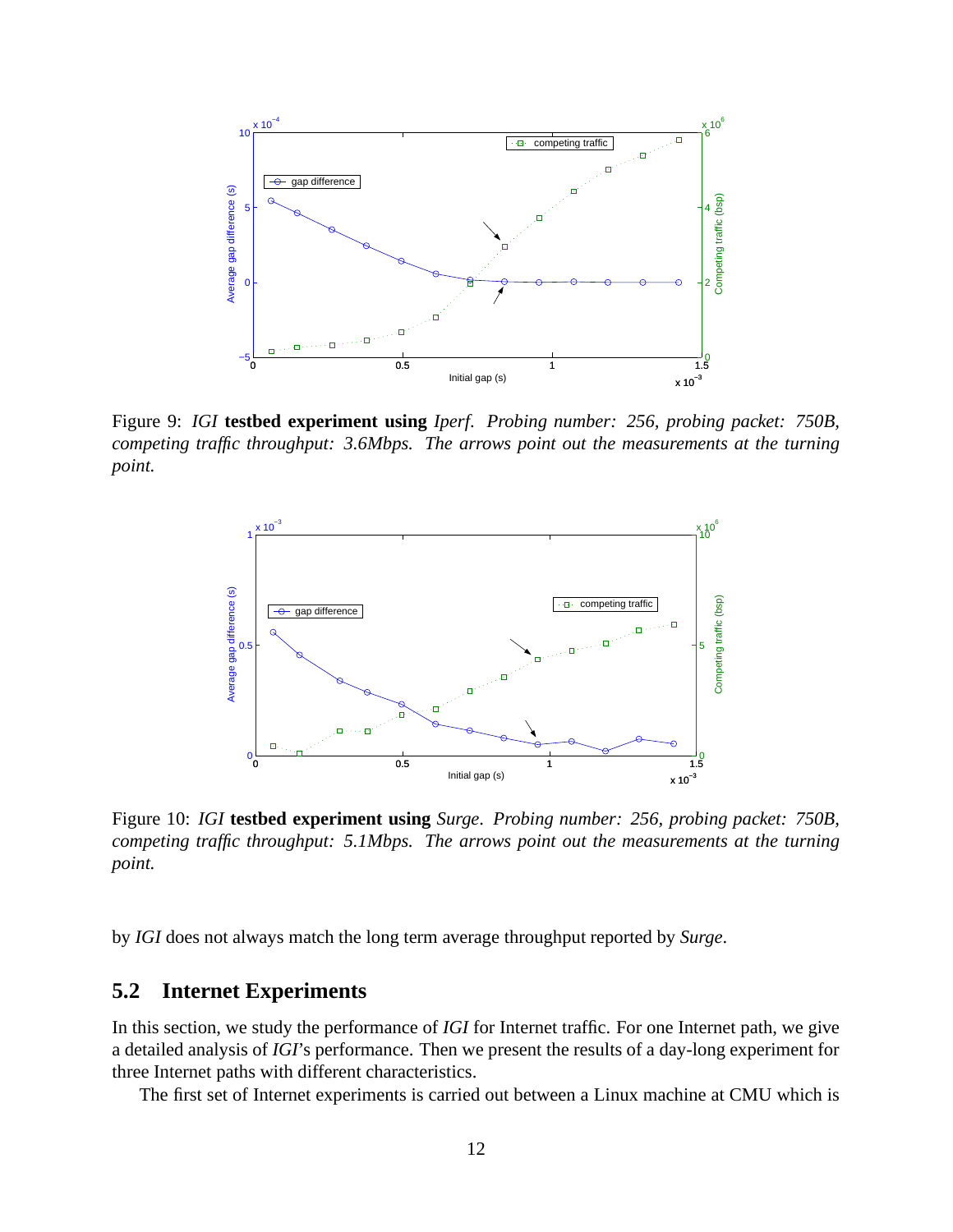

Figure 11: *IGI* **measurement accuracy on testbed.** *The IGI measurements for different competing traffic loads. The competing traffic in the top figure is CBR UDP traffic, generated by Iperf, and the bottom figure shows the results with competing traffic generated by Surge.*

connected to a 100 Mbps Ethernet, and a home machine in Columbus, Ohio, which uses a cable modem (our test shows that its capacity is 10Mbps). The two networks are connected through the regular Internet. For about 27 hours in January 2002, we continuously sent probing trains with 10 different initial input gaps (average values:  $0.015ms, 0.158ms, 0.3ms, 0.443ms, 0.585ms,$ 0.728 $ms$ , 0.870 $ms$ , 1.012 $ms$ , 1.155 $ms$ , and 1.299 $ms$ ). For each input gap, we use four different probing packet sizes (100B, 500B, 750B, 1400B) and each probing train includes 60 probing packets. The experiment sleeps for 30 seconds between consecutive probing trains.

Figure 12 shows a typical set of results. The top graph shows the average gap difference for the different packet sizes. For the 500B and 750B probing packets, there are clear turning points (marked with arrows) at  $0.443ms$  and  $0.585ms$ . The corresponding computed competing traffic throughput (bottom graph) are similar (1.2Mbps and 0.7Mbps), which give us available bandwidths of 8.8Mbps and 9.3Mbps.

For probing packets of 100B, the differences between the input and output gaps are always small. The estimated competing load using the *IGI* method is higher than that using 500B and 750B probes. This problem is probably caused by measurement errors: with small probing packet sizes the turning point gap is very small and hard to measure accurately. For 1400B probing packets, the turning point is very high  $(1.15ms)$  and the estimated competing traffic  $(0.63Mbps)$  is lower than that obtained using the 500B and 750B probing packets. We think this is a result of the fact that the larger probing packet size corresponds to a more aggressive flow that grabs more of the network bandwidth.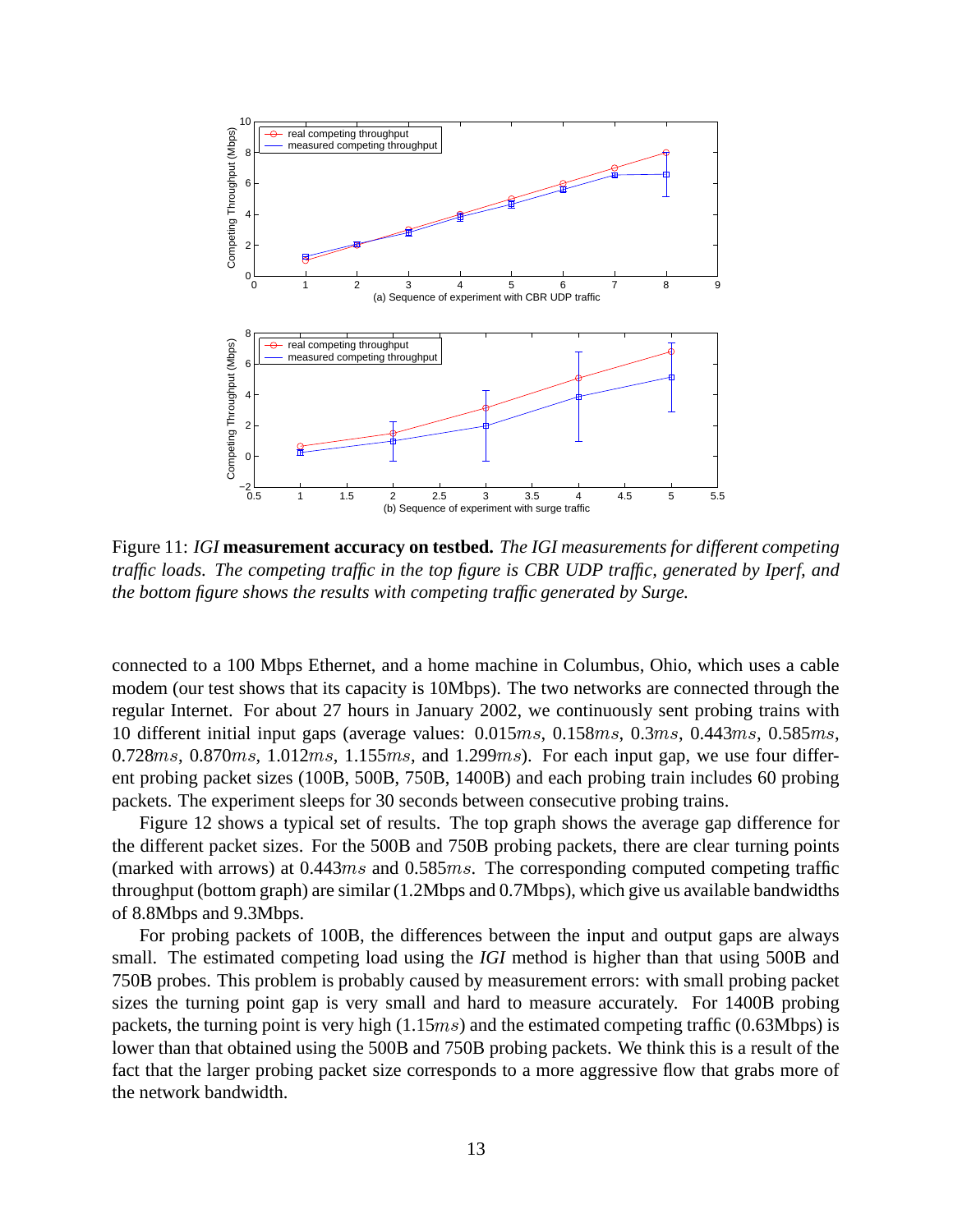

Figure 12: **Internet experiment between CMU and OHIO.** *The experiments use 10 input gap values (x axis) and each probing train includes 60 probing packets.*

| <b>SRC</b>  | <b>DST</b> | Path capacity | <b>RTT</b> |
|-------------|------------|---------------|------------|
| <b>NWU</b>  | <b>CMU</b> | 95Mbps        | 18ms       |
| <b>NCTU</b> | <b>CMU</b> | 88Mbps        | 250ms      |
| SLC.        | <b>CMU</b> | 10Mbps        | 24ms       |

Table 1: **Internet paths**

Next we present Internet measurements for three paths with very different characteristics; the path information is shown in Table 1. We used the user-level implementation of *IGI* since we did not have root privileges on remote test machines. The accuracy of the user-level is very sensitive to host load, so the experiments were carried out when these machines are idle. Also, we always use CMU side as the destination since the output gaps are measured on the destination host. The probing packet size is fixed to 500B.

Figure 13 shows a 24-hour trace for the competing traffic throughput as measured using *IGI* from NWU (Northwest University) to CMU. It shows a clear correlation between the time of day and the amount of competing traffic. It agrees with the well-known day-time network traffic: day time traffic is higher than night traffic, while the lowest traffic appears in the early morning. We also occasionally measured the available bandwidth directly using a 5 seconds 100Mbps UDP flow from NWU to CMU (day time). We measured a throughput of 63Mbps, which agrees with our measurement. We did not use UDP flow to measure the available bandwidth continuously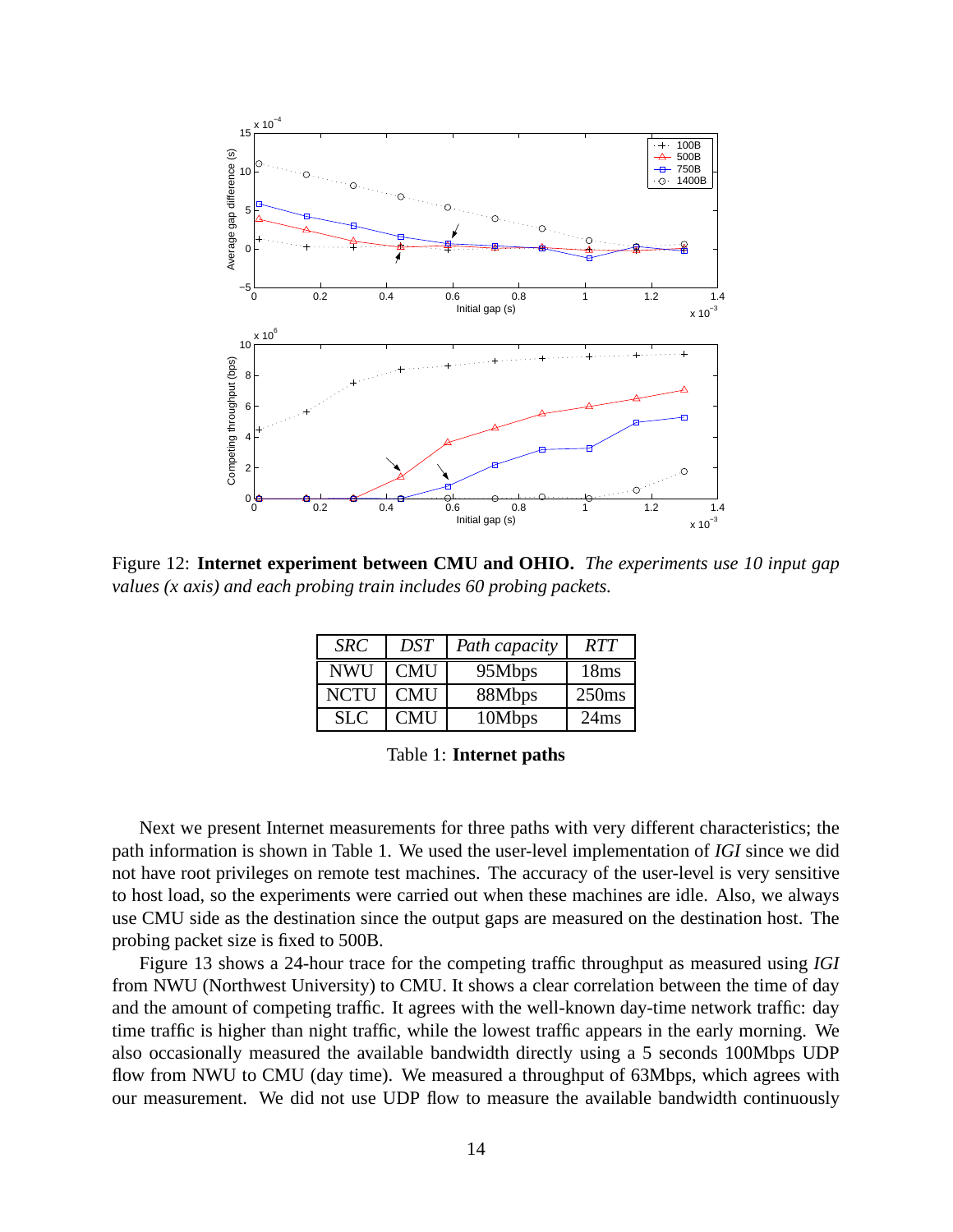

Figure 13: **NWU to CMU**. *Day-long trace of competing throughput measurements.*

because of the high load it places on the network.



Figure 14: **NCTU to CMU.** *Day-long trace for competing throughput measurements.*

Figure 14 is the *IGI* estimates for the competing traffic on the bottleneck link between NCTU (National Chiao Tung University, Taiwan) and CMU. Measurements show that the bottleneck link capacity on this path is 88Mbps, and sampling using a UDP stream showed that the available bandwidth is 55Mbps, which validate our results. Unlike the data from NWU to CMU, the competing traffic does not show clear changes that match the day time versus night time pattern. We think it is due to the time difference (12 hours) between Taiwan and US, which makes it hard to say what time should be considered to be day time.



Figure 15: **SLC to CMU.** *Day-long trace for competing throughput measurement.*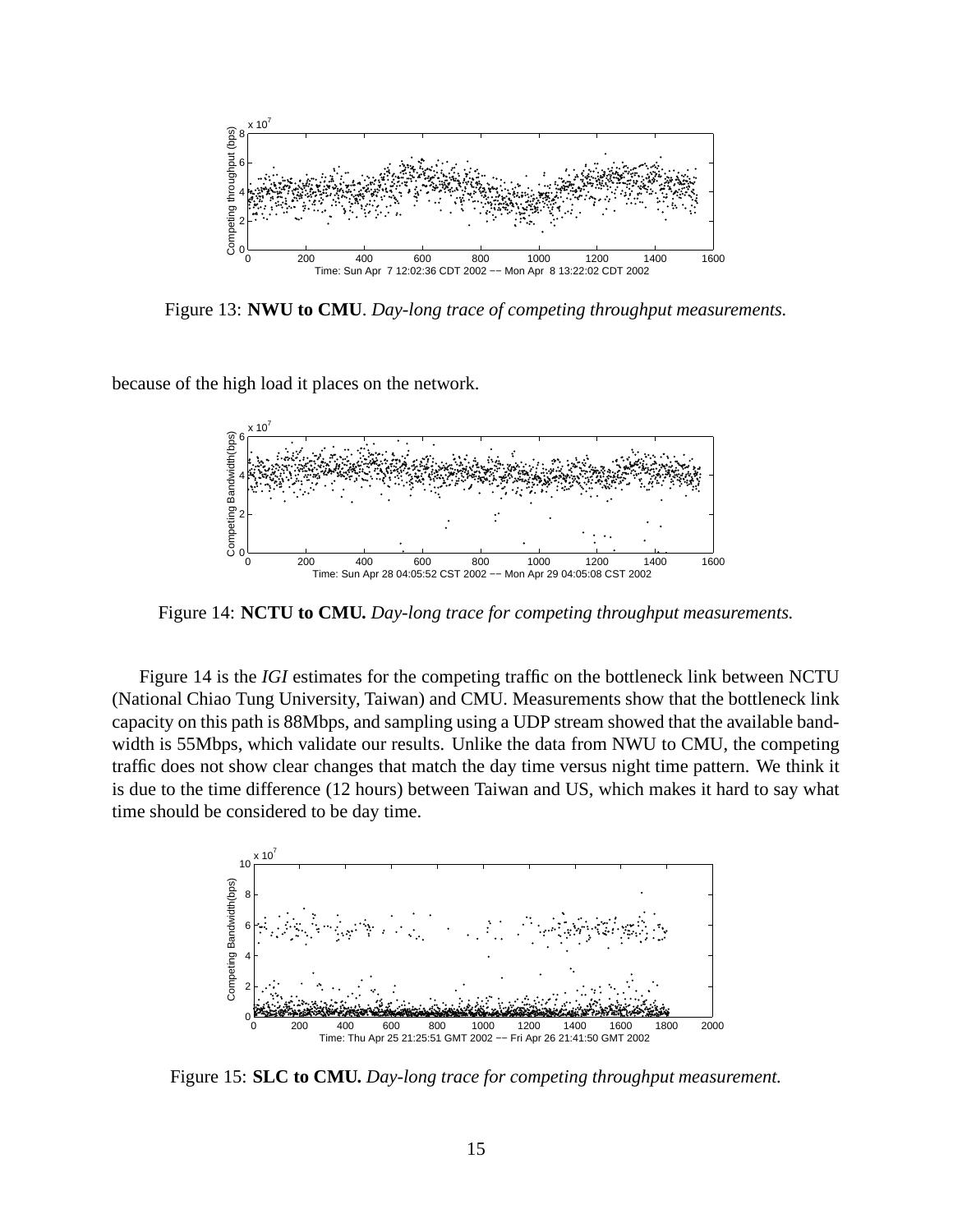Figure 15 shows similar results for experiments between the SLC host (Salt Lake City, UT) and CMU. While most of the measurements are accurate, we see some outliers around 60 Mbps, which is of course impossible with a 10Mbps bottleneck link capacity. Our analysis of these error cases shows that they are caused by bad estimates of the bottleneck link capacity.



Figure 16: **Effect of probing packet number for NWU to CMU path.**



Figure 17: **Effect of probing packet number for NCTU to CMU path.**

### **5.3 Probing Time and Number of Probing Packets**

In this section, we answer a question that is very relevant to application: How long does it take to get a reasonable bandwidth estimate? Also, how much "extra" network overhead does probing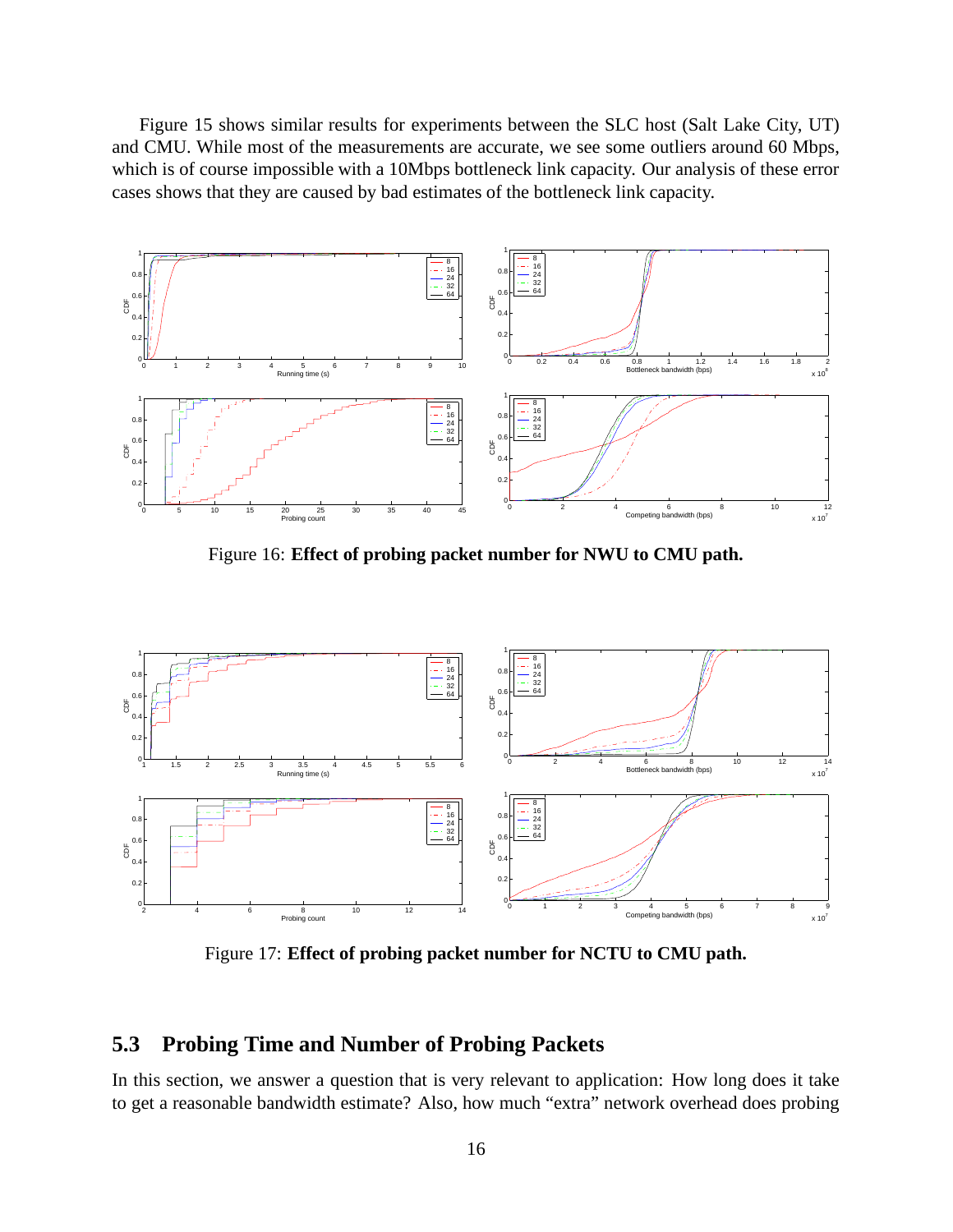

Figure 18: **Effect of probing packet number for SLC to CMU path.**

introduce? In other words, what is the total probing time and the number of packets sent. Note that the cost of the *IGI* algorithm depends on both the length of the packet trains used, and the number of phases needed to converge on the best input gap size (the turning point) for a path.

To minimize the number of probing phases, we optimized the source gap adjustment algorithm. The idea is to reduce the number of probing phases by carefully selecting the  $gap\_step$ and *src\_gap* values in *IGI* algorithm (Figure 8). We use the bottleneck link capacity to help by doing a first probing using a  $src\_gap$  as small as possible. Then we set  $gap\_step = g_B/8$ , and  $/8$ , and  $src\_gap = q_B/2$ . We use /2. We use this optimized algorithm in the following experiment. For the second question, i.e., the length of the packet train, we mentioned in Section 4.2 that 60 packets works well. We will experimentally evaluate whether we can reduce this number without affecting accuracy significantly.

To quantify the effect of these two parameters we ran a set of experiments with different parameter configurations. Since the available bandwidth on Internet paths is typically fairly stable, we ran experiments for 2 hour intervals. We use the same three Internet paths of Table 1 and the measurements are carried out using the user-level tool. We present the results for the three paths in Figures 16, 17, and 18. Each figure has graphs for the cumulative distribution of the probing time (left top), number of probing phases (left bottom), measured bottleneck bandwidth (right top), and measured competing bandwidth (right bottom). Each graph has five curves, corresponding to the results for packet trains of different lengths: 8, 16, 24, 32, and 64.

The graphs show that we only need 4-6 phases to converge on the final input gap value; this translates into a probing time of 4-6 round trip times. Probing with 8 probing packets does not work well for the NWU-CMU and NCTU-CMU paths, but when the probing packet number is higher than 16, we achieve fairly stable results for all three paths. We see that in 90% of the cases, probing can finish in 6 phases, and 80% of the competing traffic measurement cluster in a range smaller than 10% of the bottleneck link capacity. Note that the packet train length needed is different for the three paths. We need only short trains on the SLC-CMU paths but longer trains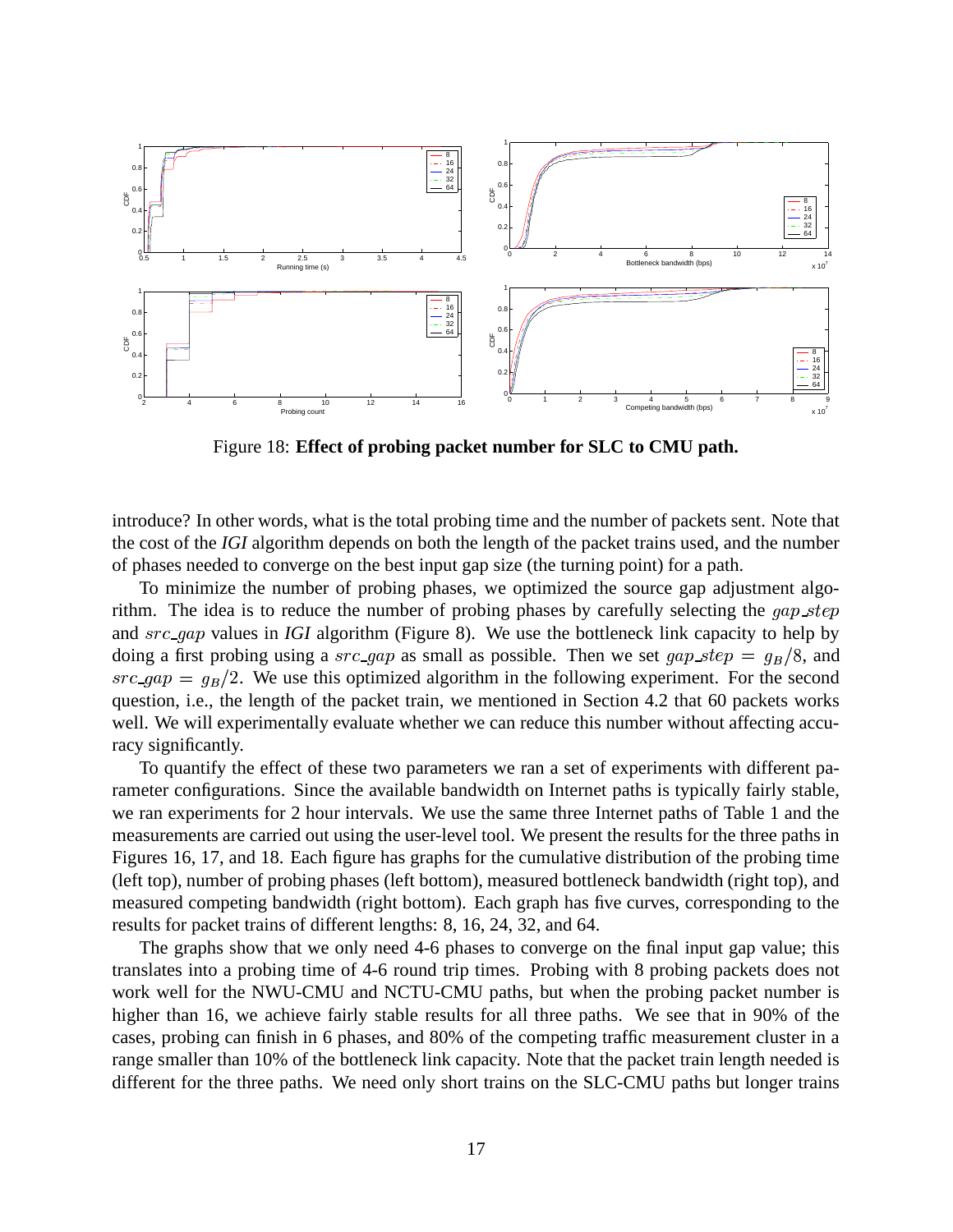on the NCTU-CMU path. An analysis of the output gap distributions shows that the reason is the burstiness of the traffic: the competing traffic on the NCTU-CMU path is burstier than on the SLC-CMU path.

# **6 Multi-hop Networks**

In Sections 4 and 5, we presented and evaluated the *IGI* method for estimating the available network bandwidth on a path. This method was based on the gap model presented in Section 3. The gap model is however based on a very simple single-hop network model and as such, it does not account for several factors that may affect the *IGI* method in practice. Let us briefly look at three factors:

- 1. *Non-bottleneck link effects*: the IGI method assumesthat only the bottleneck link changes the gap. In practice, both upstream and downstream routers can affect the gap, thus introducing errors. For example, downstream routers may interleave the packet pairs with competing traffic, thus increasing the gap. Besides introducing a measurement error, this may also exacerbate the effect of the *DQR* region.
- 2. *Thick bottleneck link*: our method implicitly assumes that the bottleneck link is the tight link (the link with the smallest residual bandwidth on a network path). In practice, that may not be true.
- 3. *Accuracy under different traffic conditions*: the model does not show how the accuracy of the *IGI* method is affected by the traffic conditions. Understanding this relationship is important since it may allow us to, for example, tune the parameters better.

These are complex questions and more research is needed to resolve them in a satisfactory way. In this section we make a first step towards understanding these effects. We first introduce a very simple multi-hop gap model. We then use controlled experiment and simulation to quantify the effect of the factors listed above.

### **6.1 Multi-hop Gap Model**

We simplify the single hop gap model into the model shown in Figure 19 $(a)$ . That is, after a probing packet pair passes through a router, some of the gaps will be increased (with probability  $p_a$ ,  $w_a$  is the average weight, i.e. the output gap is  $w_a * g_l$ ), some stay the same (with probability  $p_b$ ), and the remaining gaps are decreased (with probability  $p_c$ , the average output gap is  $w_c * g_B$ , where  $w_c$ is the weight).

Let us now consider the two-router network shown in Figure 19(b). The final output gap is the cascaded effect of routers R1 and R2. The combined effect of the two routers can result in 9 cases for the output gap values measured at R2, as shown in Table 2. Note that if the input gap  $g_I$  is increased by both R1 and R2 ( $a1 \rightarrow a2$ ), the final gap is shown as  $g_{x+}$ , instead of  $w_{a1}w_{a2}g_I$ . This is because after the increase of R1, the input gap for R2 may have to reflect the effect of *DQR*, so  $g_I$ . This we only know that  $w_{a1}g_1 \leq g_{x+} \leq$  $g_I \leq g_{x+} \leq w_{a2}w_{a1}g_I$ . Simil  $g_I$ . Similarly, when the probing gap is increased by R1 but decreased by R2, the final gap will be  $g_{B2} \le g_{x-} \le w_{a1}g_I$ .  $g_I$ .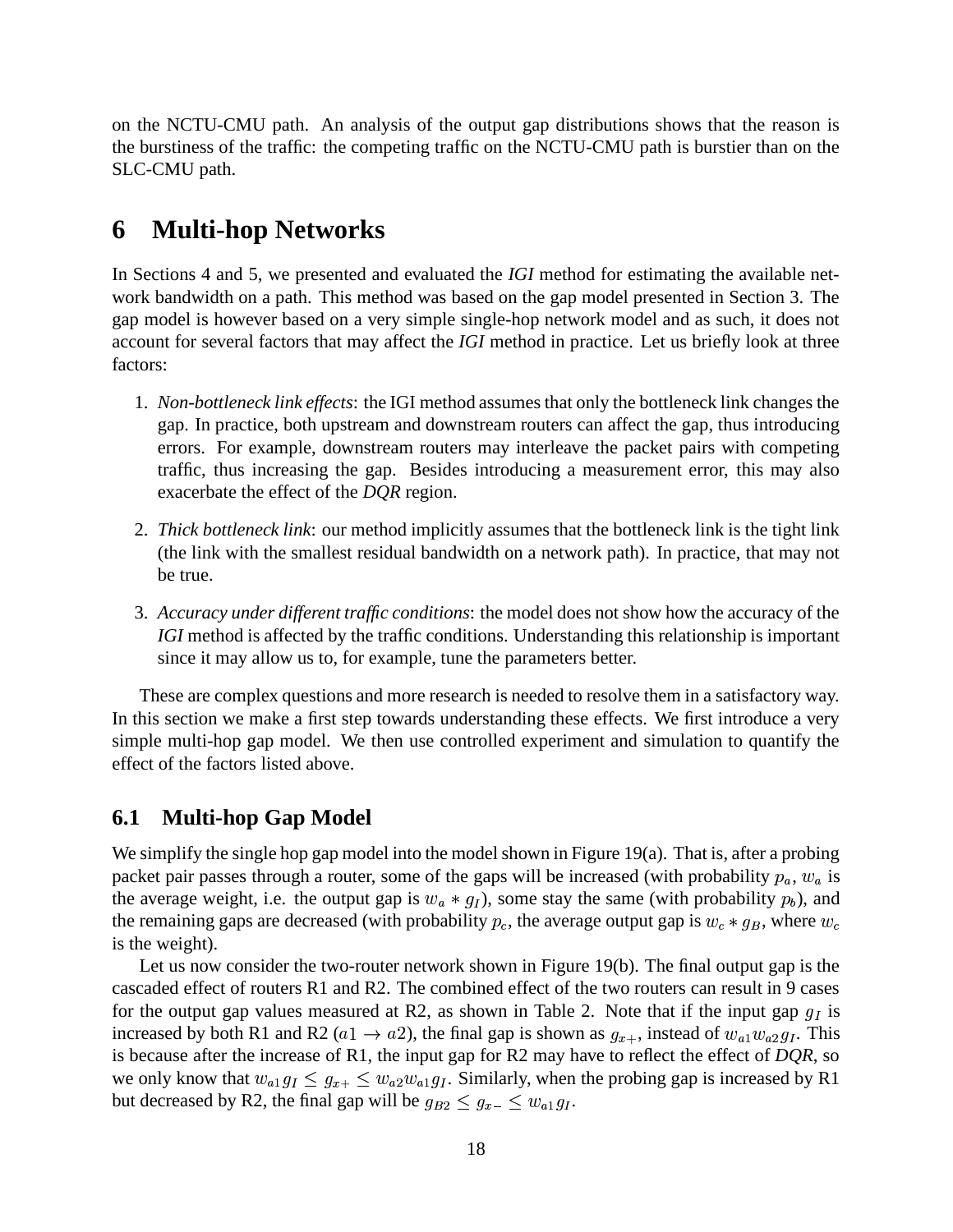

Figure 19: **(a) Simplified single hop gap model**. *The gap of a pair of probing packets can be increased, unchanged or decreased.* **(b) Simplified gap model for two routers**. *The final value of the probing packet gap is the cascade effect of two routers change.*

| Gap Values $\parallel$ R <sub>1+</sub> $(p_{a1})$ |             | $R1 = (p_{b1})$ | $R1-(p_{c1})$        |
|---------------------------------------------------|-------------|-----------------|----------------------|
| $R2+(p_{a2})$                                     | $g_{x+}$    | $w_{a2}g_I$     | $w_{a2}w_{c1}g_{B1}$ |
| $R2=(p_{b2})$                                     | $w_{a1}g_I$ | ЧΙ              | $w_{c1}g_{B1}$       |
| $R2-(p_{c2})$                                     | $g_{x-}$    | $w_{c2}q_{B2}$  | $w_{c2}g_{B2}$       |

Table 2: **Nine cases for the gap value after passing two routers**. *The "+", "=", and "*. *" indicate the effect (increase/unchange/decrease) of the router on the gap.*

Let us assume that  $\langle R1, R2 \rangle$  is the bottleneck link. Using the above notations, we can show (see Appendix A) that under heavy competing traffic on the outgoing link of router R2 (i.e.,  $p_{b1} \rightarrow$   $g_{x+} \rightarrow w_{a1}w_{a2}g_I$ ), if  $w_{a2}p_a$  $g_I$ ), if  $w_{a2}p_{a2} > 1$ , R2 , R2 will increase R1's average output gap. The good news is that under light competing traffic on the outgoing link of R2 (i.e.,  $p_{b1} \to 0$ ,  $p_{b2} \to 1$ ,  $p_{a2} \to$  $(0, p_{c2} \rightarrow 0)$ , R2 will not change R1's average output gap, which may explain why *IGI* often gives good results.



Figure 20: **Testbed configuration for multi-hop experiment**. *Ps and Pd are the probing source and destination; C1s and C1d are the source and destination nodes for the competing traffic C1 across the bottleneck link between R1 and R2, and C2s and C2d are the nodes that create the competing traffic C2 between R3 and R4.*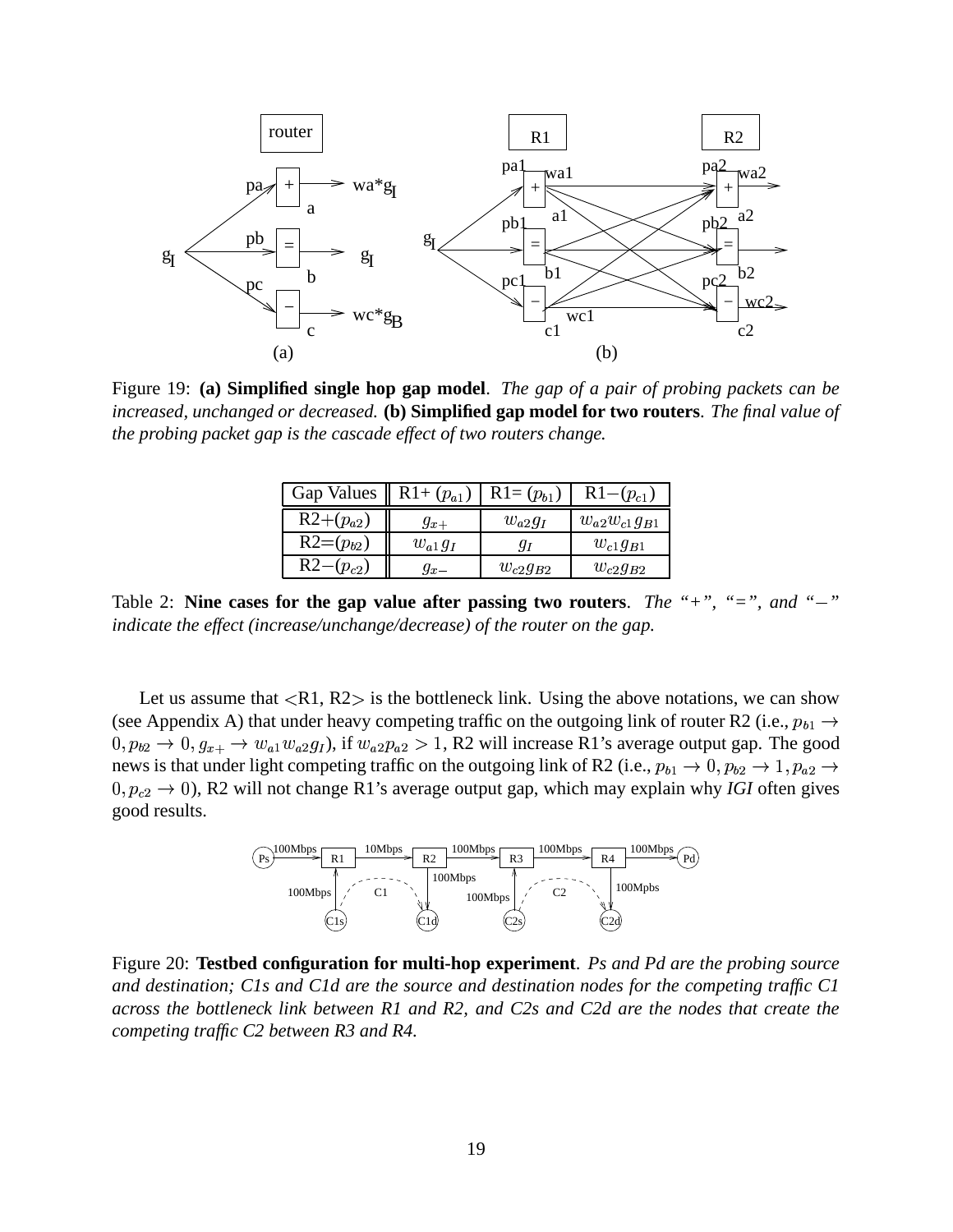### **6.2 Testbed Experiment**

In this section, we use a worst case scenario to explore how much non-bottleneck routers can affect the accuracy of the *IGI* method. The experimental setup is shown in Figure 20. The link  $\langle R1, R2 \rangle$ is the bottleneck link. It carries a competing flow C1 consisting of an *Iperf* stream with the source and destination TCP window sizes set as 512B and 2KB, resulting in a competing traffic flow of 308Kbps. For flow C2 on link R3-R4, the source and destination TCP window sizes are set to 16KB and 5KB, resulting in a much higher competing throughput on the non-bottleneck link of 20.7Mbps. Based on our analysis of the previous section, this is a very challenging case. Once the competing flows are stable, we sent out 1024 probing packets, with an input gap of  $0.31ms$  and probing packet size of 100B.

At the destination host Pd, we get 1023 probing gap measurements. *tcpdump* results show that 116 gaps are increased gaps at R1, but as a result of flow C2 on R3-R4, 371 increased gaps are measured at the destination. Based on these measurements, the competing traffic throughput using the *IGI* formula is 1.433Mbps at R1, and 6.067Mbps at Pd. The reason for this big error is that the light competing traffic on bottleneck link  $\langle R1, R2 \rangle$  increases relatively few gap values, so the increases caused by R3 have a big impact. If the competing traffic on R1 is heavier, the impact of R3 is smaller. For example, after we change the competing traffic on R1-R2 and R3-R4 to 8.0Mbps and 50.0Mbps, respectively, the measured competing traffic throughput is 7.63Mbps at R1 and 8.89Mbps at Pd.

It is worthwhile to explore why the accuracy is low for low competing traffic. There are two reasons. First, light competing traffic only increases a small number of probing gaps, and the timing measurement error becomes more significant. The second reason is specific to our testbed setup. The stream of probing packets on the PC-based testbed router delays the processing the TCP ack packets, which slows down the source of the competing TCP flow. As a result, many probing packets are not interleaved as expected, thus fewer probing gaps are increased. In a more realistic setting with many parallel TCP flows, this problem does not occur. Over short time intervals, the cross traffic on a busy Internet link can be viewed as UDP traffic. For that reason, we primarily used UDP flows as competing traffic in our testbed experiments.



Figure 21: **Simulation configuration.** *Ps, Pd are the hosts used for probing, and C1s, C1d, C2s, C2d are used for the competing traffic generation. The numbers on the links denote the link capacity. The competing traffic flow C1 is the traffic we want to measure. The competing flow C2 is the competing traffic on a non-bottleneck link.*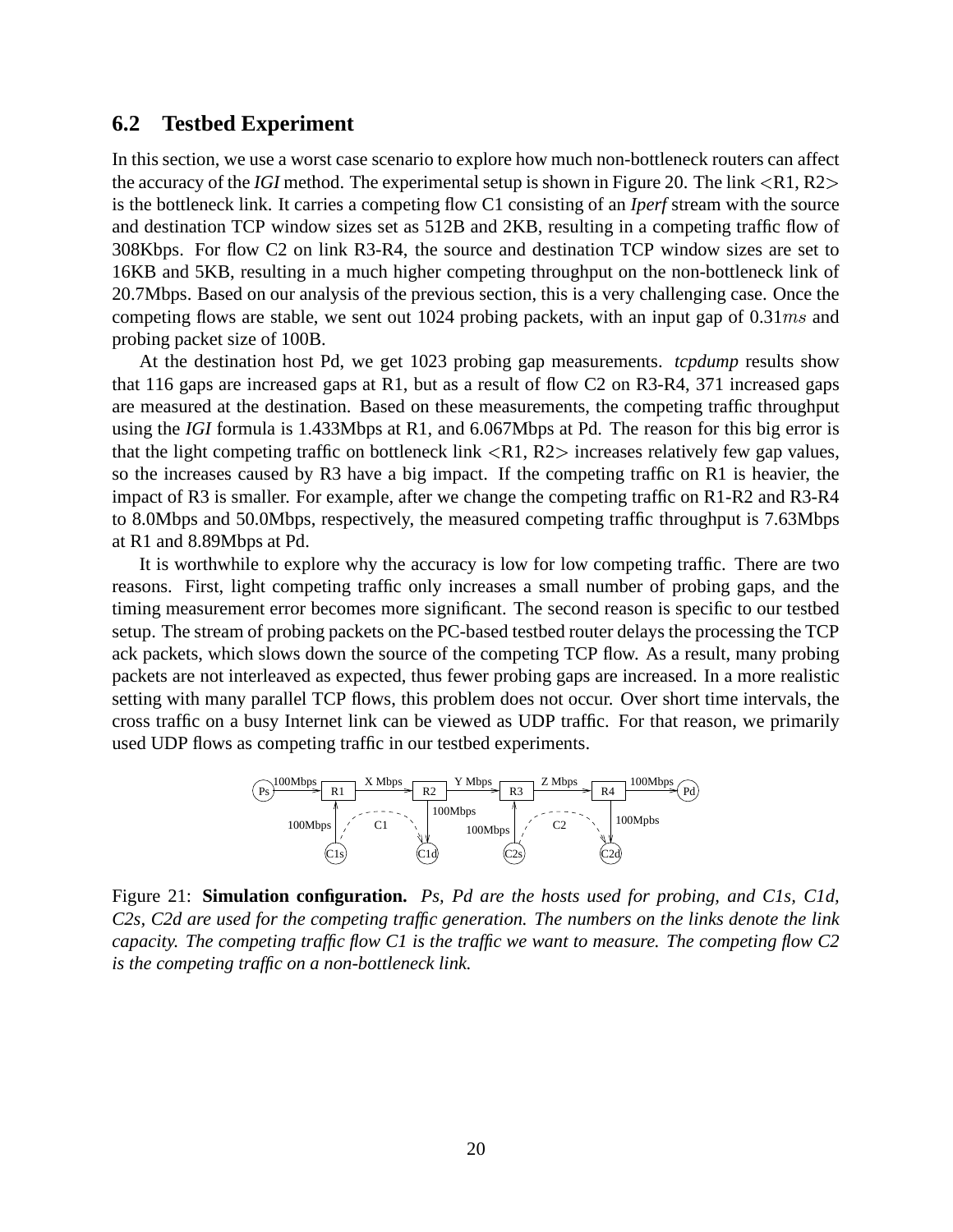### **6.3 Simulation of Non-bottleneck Effects**

Due to the difficulty of setting up different scenarios on the testbed, we implemented the *IGI* algorithm in ns2 [2]. We now present the result of a sequence of experiments using the topology shown in Figure 21. By changing the values of the link capacities X, Y and Z, and of the competing loads C1 and C2, we can move the tight link and bottleneck link of the path. We set the router queue buffer size big enough so that no packet loss occurred in the simulation. We present the results for competing traffic consisting of a CBR UDP flow. We also ran simulations using TCP competing traffic and obtained very similar results<sup>5</sup>.



Figure 22: **Accurate measurement for competing traffic.** *X, Y and Z are set as 10Mbps, 100Mbps, and 100Mbps in Figure 21.*

In the first set of simulations we set  $(X, Y, Z)$  to (10 Mbps, 100 Mbps, 100Mbps). The competing load C1 is set to 3 Mbps, while we change the competing load C2 on  $\langle R3, R4 \rangle$  in the range 5-95 Mbps. Figure 22 shows that *IGI* accurately measures the competing load on the bottleneck link and that the results are not affected much by traffic on other links. This confirms some of our earlier experimental results.



Figure 23: **Big error for competing traffic measurement.** *X, Y and Z are set as 10Mbps, 30Mbps, and 20Mbps in Figure 21.*

<sup>&</sup>lt;sup>5</sup>The only difference is that we needed more probing packets (120) to capture the competing traffic.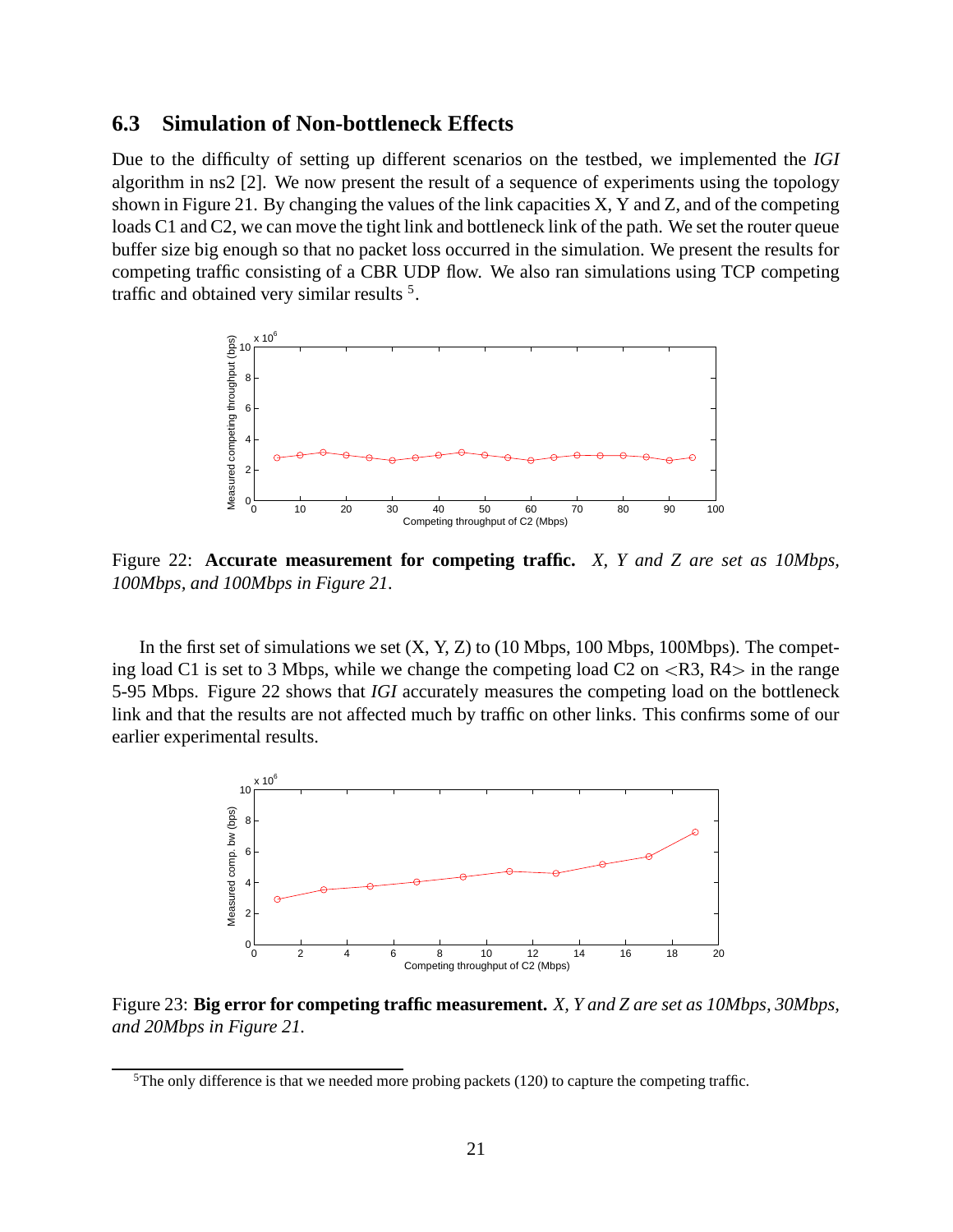Next we set  $(X, Y, Z)$  to (10Mbps, 30Mbps, 20Mbps). We set C1 to 3Mbps, and let C2 changes from 0 to 19Mbps. During this procedure, the tight link changes from  $\langle R1, R2 \rangle$  to  $\langle R3, R4 \rangle$ . The graph in Figure 23 shows how the *IGI* measurement of the competing traffic increases monotonically with C2. The result was obtained by assuming 10 Mbps  $\langle R1, R2 \rangle$  as the tight link, even though this is incorrect for the 13-19 Mbps range on  $\langle R3, R4 \rangle$ . Nevertheless, if we use these measurement to predict the available bandwidth, the result is fairly accurate, which is encouraging. We currently cannot explain this result using the gap model.



Figure 24: **Pre-bottleneck link does not significantly change the measurement.** *X, Y and Z are set as 20Mbps, 30Mbps, and 10Mbps in Figure 21.*

Finally, in Figure 24 we explore the effectiveness of *IGI* if we reorder the bottleneck and tight link. Using the network topology of Figure 21, we set (X, Y, Z) to (20Mbps, 30Mbps, 10Mbps), that is, we force  $\langle R3, R4 \rangle$  to be the bottleneck link. The bandwidth of the competing flow on  $\langle R1, R2 \rangle$  changes from 1 to 19Mbps, and the competing bandwidth on the bottleneck link ( $\langle R3, R2 \rangle$ R4>) is again set to 3Mbps. The data in the graph shows that traffic on the pre-bottleneck link does not have any impact on the final measurements as long the traffic volume is less than 13Mbps. When the traffic volume on  $\langle R1, R2 \rangle$  increases above 13Mbps, that link becomes the tight link, and we see that IGI estimates an increase in the competing traffic bandwidth. The competing traffic measured by IGI is not an accurate estimate for the competing traffic on the tight link. However, if we subtract the estimated competing traffic from the bottleneck link capacity, we do get an accurate estimate for the available bandwidth on the end-to-end network path.

# **7 Conclusion**

In this paper, we discuss the problem of estimating available bandwidth using measurements of the competing traffic based on packet pair probing. The idea is to measure increases in the gap value, with the assumption that the increases in the gap value reflect the amount of the competing traffic present on the tight link. We developed a single-hop gap model to help us understand the relationship between router queue size, competing traffic throughput, input gap and output gap. This model clearly shows the important role that the input gap plays in measuring competing traffic. In contrast to bottleneck link capacity measurements, in available bandwidth measurements, the input gap has to be dynamically tuned to reach the point where the packet pair gap values correctly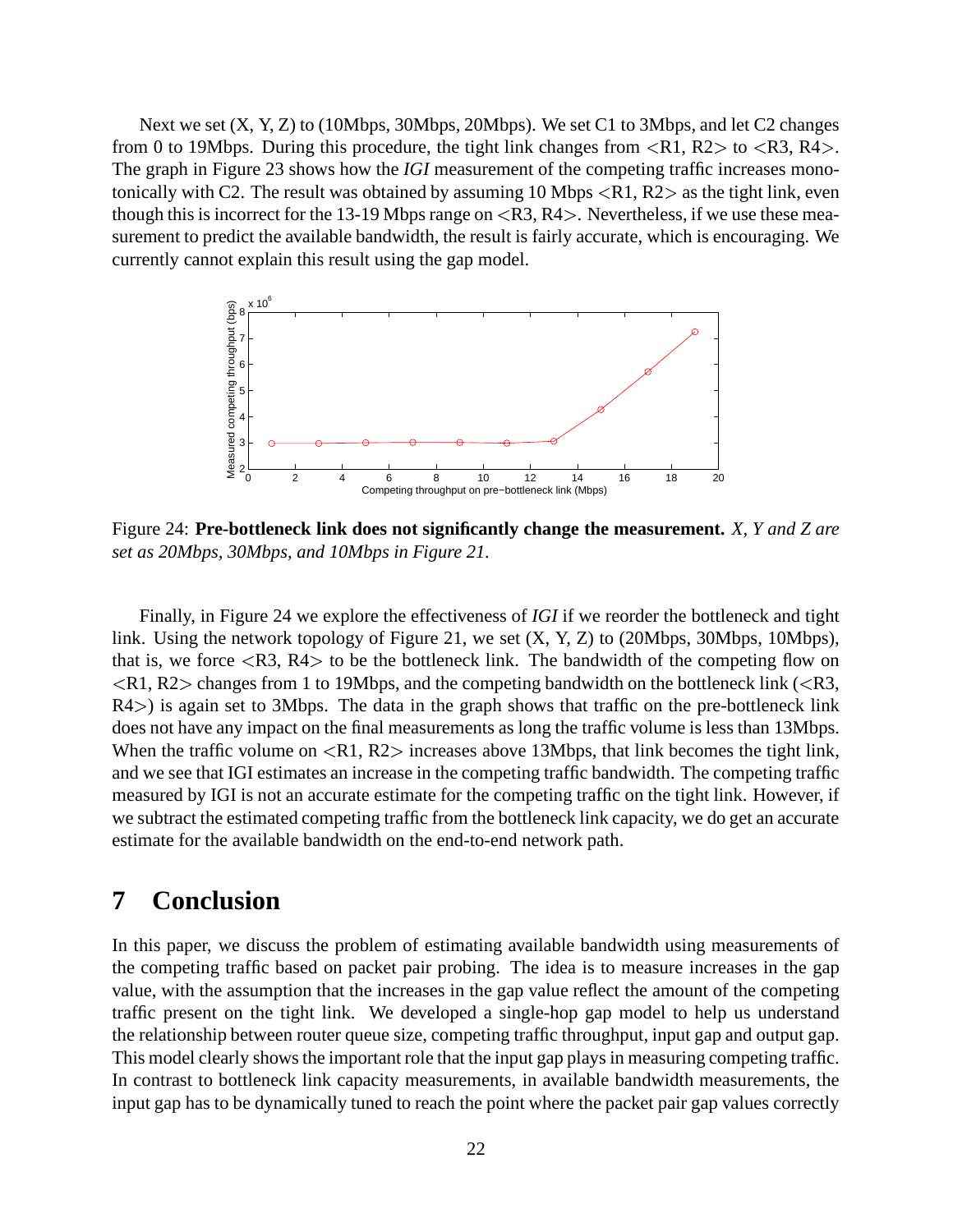reflect the available bandwidth. We also extend our analysis to deal with multi-hop networks, which provides insights into how non-bottleneck links may introduce measurements errors.

Based on what we learned from the gap model, we introduce a new measurement method called the Initial Gap Increase (*IGI*) algorithm. *IGI* uses a sequence of packet trains to identify the average input probing gap for which the average output gap is equal to the average input probing gap. At that point, called the turning point, the measurement errors should be minimal and we can accurately estimate the amount of competing traffic on the bottleneck router. Simulation, testbed experiments, and Internet experiments are used to study the properties and performance of our models and of the *IGI* algorithm. In 90% of our experiment, the *IGI* algorithm completes in 6 probing phases, and 80% competing traffic measurement cluster in a range smaller than 10% of the bottleneck link capacity.

Finally, we point out some areas for future work. A practical tools has to account for problems such as multiple-channel links and bottleneck link changes. Also, when the tight link is not the bottleneck link, there is some ambiguity on what the *IGI* algorithm measures. While we expect that in most cases, the bottleneck link will also be the tight link (e.g. the access link to the ISP), more research is needed to fine-tune *IGI* in these cases.

## **References**

- [1] libpcap. ftp://ftp.ee.lbl.gov/libpcap.tar.Z.
- [2] Ns2. http://www.isi.edu/nsnam/ns.
- [3] Paul Barford. *Modeling, Measurement and Performance of World Wide Web Transactions*. PhD thesis, December 2000.
- [4] Jean-Chrysostome Bolot. End-to-end pakcet depay and loss behavior in the internet. In *Proc. ACM SIGCOMM'93*, San Francisco, CA, September 1993.
- [5] Robert L. Carter and Mark E. Crovella. Dynamic server selection using bandwidth probing in wide-area networks. Technical report, Boston University Computer Science Department, March 1996.
- [6] Robert L. Carter and Mark E. Crovella. Measuring bottleneck link speed in packet-switched networks. Technical report, Boston University Computer Science Department, March 1996.
- [7] James Curtis and Tony McGregor. Review of bandwidth estimation techniques. In *Proceedings of the New Zealand Computer Science Research Students' Conference*, volume 8, University of Canterbury, New Zealand, April 2001.
- [8] Constantinos Dovrolis, Parmesh Ramanathan, and David Moore. What do packet dispersion techniques measure? In *Proc. of ACM INFOCOM'01*, Anchorage, Alaska, USA, April 2001.
- [9] Allen B. Downey. Clink: a tool for estimating internet link characteristics. http://rocky.wellesley.edu/downey/clink/.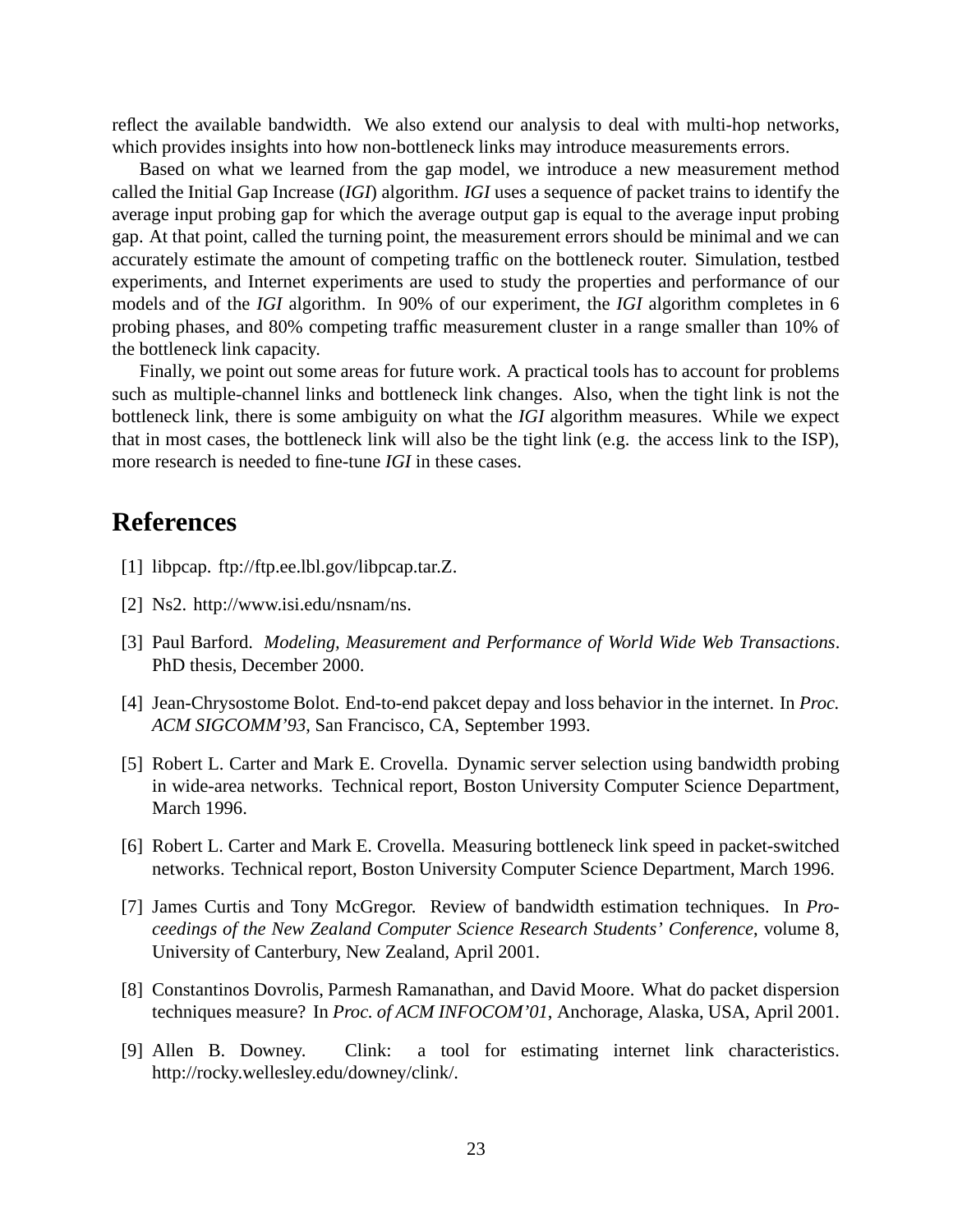- [10] Van Jacobson. Congestion avoidance and control. In *Proc. ACM SIGCOMM 88*, August 1988.
- [11] Van Jacobson. pathchar a tool to infer characteristics of internet paths, 1997. presented as April 97 MSRI talk.
- [12] Manish Jain and Constantinos Dovrolis. Pathload: A measurement tool for end-to-end available bandwidth. In *Passive and Active Measurements*, Fort Collins CO, March 2002.
- [13] Srinivasan Keshav. Packet pair flow control. *IEEE/ACM Transactions on Networking*, February 1995.
- [14] Kevin Lai and Mary Baker. Nettimer: A tool for measuring bottleneck link bandwidth. In *Proceedings of the USENIX Symposium on Internet Technologies and Systems*, March 2001.
- [15] Bruce A. Mah. pchar: A tool for measuring internet path characteristics, 2001. http://www.employees.org/ bmah/Software/pchar/.
- [16] Matthew Mathis and Jamshid Mahdavi. Diagnosing internet congestion with a transport layer performance tool. In *Proc. INET'96*, Montreal, Canada, June 1996.
- [17] Steven McCanne and Van Jacobson. The BSD packet filter: A new architecture for user-level packet capture. In *USENIX Winter*, pages 259–270, 1993.
- [18] Bob Melander, Mats Bjorkman, and Per Gunningberg. A new end-to-end probing and analysis method for estimating bandwidth bottlenecks. In *IEEE Globecom - Global Internet Symposium*, San Francisco, November 2000.
- [19] Vern Paxson. *Measurements and Analysis of End-to-End Internet Dynamics*. PhD thesis, U.C. Berkeley, May 1996.
- [20] Srinivasan Seshan, M. Stemm, and Randy H. Katz. Spand: shared passive network performance discovery. In *In Proc 1st Usenix Symposium on Internet Technologies and Systems (USITS '97)*, Monterey, CA, December 1997.
- [21] Mark Stemm, Srinivasan Seshan, and Randy H. Katz. A network measurement architecture for adaptive applications. In *Proceedings of IEEE Infocom 2000*, Monterey, CA, March 2000.
- [22] Ajay Tirumala and Jim Ferguson. Iperf. http://dast.nlanr.net/Projects/Iperf/.

## **APPENDIX**

## **A The impact of multiple hops on the gap**

**Claim:** Under heavy competing traffic, if  $w_2p_{a2} > 1$ , R2 *, R2 will increase R1's output gap; and under light competing traffic, R2 will not change R1's output gap.* (see Section 6.1)